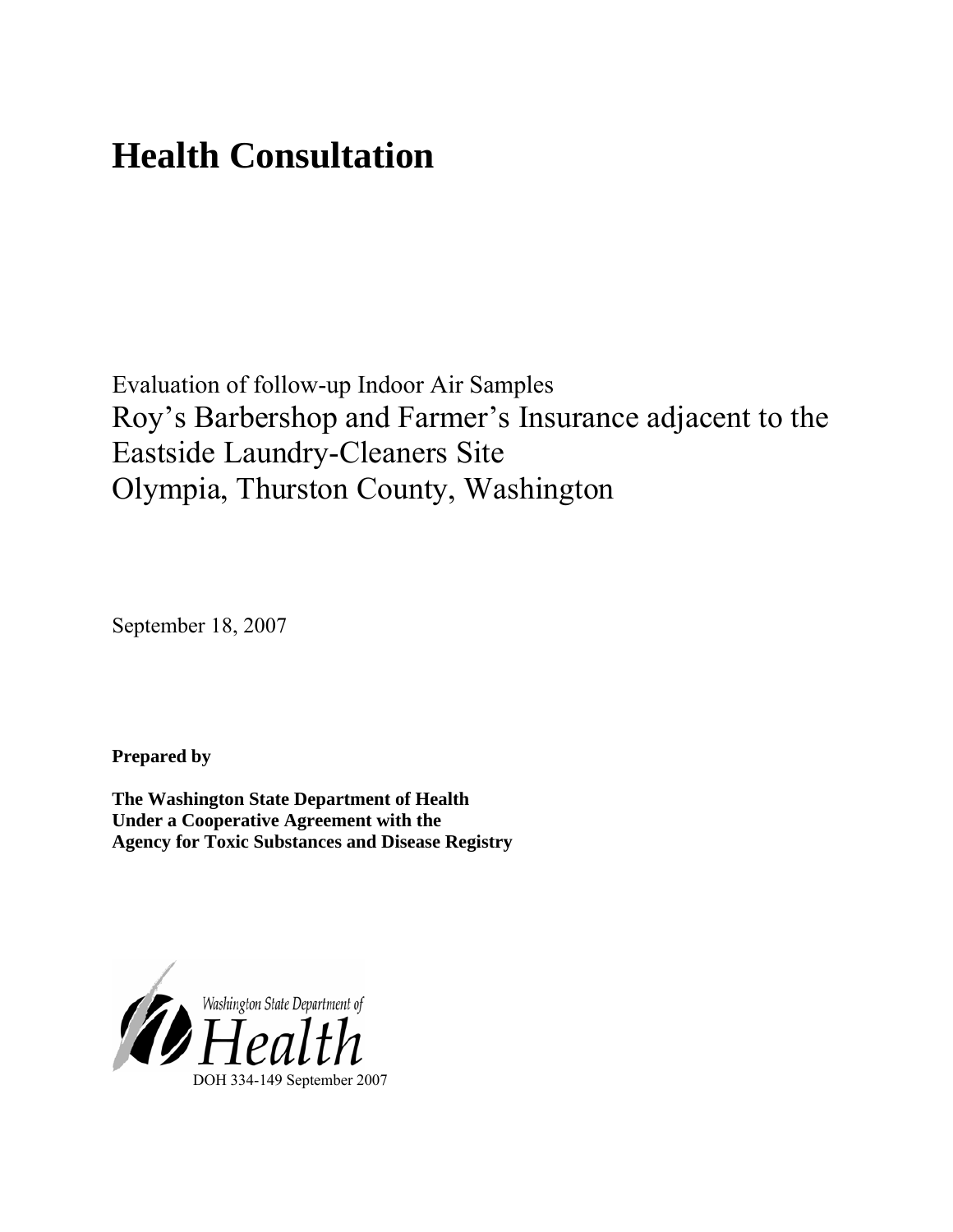

# **Foreword**

The Washington State Department of Health (DOH) has prepared this health consultation in cooperation with the Agency for Toxic Substances and Disease Registry (ATSDR). ATSDR is part of the U.S. Department of Health and Human Services and is the principal federal public health agency responsible for health issues related to hazardous waste. This health consultation was prepared in accordance with methodologies and guidelines developed by ATSDR.

The purpose of this health consultation is to identify and prevent harmful human health effects resulting from exposure to hazardous substances in the environment. Health consultations focus on specific health issues so that DOH can respond to requests from concerned residents or agencies for health information on hazardous substances. DOH evaluates sampling data collected from a hazardous waste site, determines whether exposures have occurred or could occur, reports any potential harmful effects, and recommends actions to protect public health. The findings in this report are relevant to conditions at the site during the time of this health consultation, and should not necessarily be relied upon if site conditions or land use changes in the future.

For additional information or questions regarding DOH or the contents of this health consultation, please call the health advisor who prepared this document:

Gary Palcisko Washington State Department of Health Office of Environmental Health Assessments P.O. Box 47846 Olympia, WA 98504-7846 1-877-485-7316 Website: www.doh.wa.gov/consults

For people with disabilities, this document is available on request in other formats. To submit a request, please call 1-800-525-0127 (TTY/TDD call 711).

For more information about ATSDR, contact the ATSDR Information Center at 1-888-422-8737 or visit the agency's Web site: www.atsdr.cdc.gov/.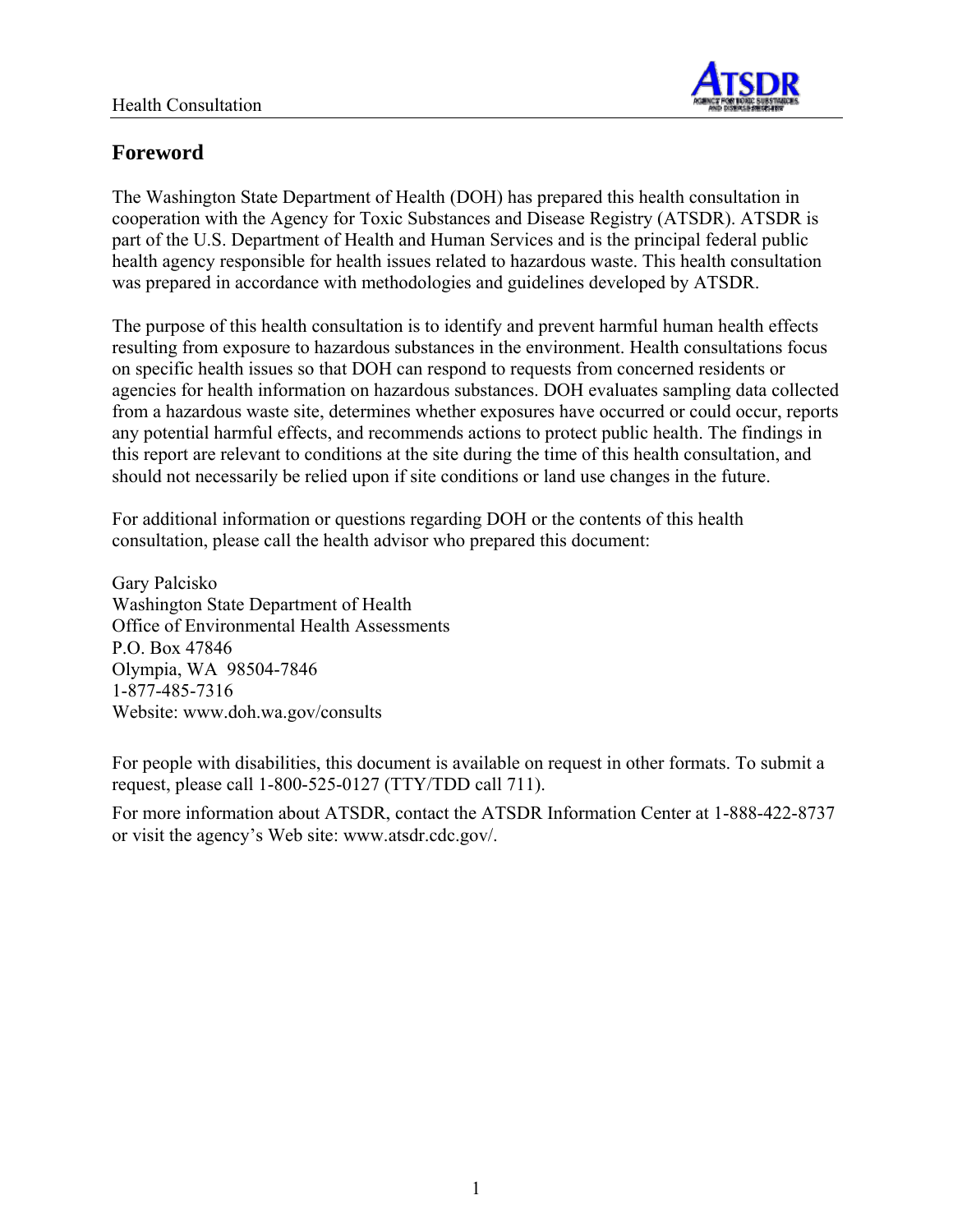

# **Glossary**

| Acute                                                                               | Occurring over a short time [compare with chronic].                                                                                                                                                                                                                                                                                                                                                                                                                                                                                                                                                                       |
|-------------------------------------------------------------------------------------|---------------------------------------------------------------------------------------------------------------------------------------------------------------------------------------------------------------------------------------------------------------------------------------------------------------------------------------------------------------------------------------------------------------------------------------------------------------------------------------------------------------------------------------------------------------------------------------------------------------------------|
| <b>Agency for Toxic</b><br><b>Substances and Disease</b><br><b>Registry (ATSDR)</b> | The principal federal public health agency involved with hazardous waste<br>issues, responsible for preventing or reducing the harmful effects of<br>exposure to hazardous substances on human health and quality of life.<br>ATSDR is part of the U.S. Department of Health and Human Services.                                                                                                                                                                                                                                                                                                                          |
| <b>Aquifer</b>                                                                      | An underground formation composed of materials such as sand, soil, or<br>gravel that can store and/or supply groundwater to wells and springs.                                                                                                                                                                                                                                                                                                                                                                                                                                                                            |
| <b>Cancer Risk Evaluation</b><br>Guide (CREG)                                       | The concentration of a chemical in air, soil or water that is expected to<br>cause no more than one excess cancer in a million persons exposed over a<br>lifetime. The CREG is a <i>comparison value</i> used to select contaminants of<br>potential health concern and is based on the <i>cancer slope factor</i> (CSF).                                                                                                                                                                                                                                                                                                 |
| <b>Cancer Slope Factor</b>                                                          | A number assigned to a cancer causing chemical that is used to estimate its<br>ability to cause cancer in humans.                                                                                                                                                                                                                                                                                                                                                                                                                                                                                                         |
| Carcinogen                                                                          | Any substance that causes cancer.                                                                                                                                                                                                                                                                                                                                                                                                                                                                                                                                                                                         |
|                                                                                     |                                                                                                                                                                                                                                                                                                                                                                                                                                                                                                                                                                                                                           |
| <b>Chronic</b>                                                                      | Occurring over a long time (more than 1 year) [compare with <b>acute</b> ].                                                                                                                                                                                                                                                                                                                                                                                                                                                                                                                                               |
| <b>Comparison value</b>                                                             | Calculated concentration of a substance in air, water, food, or soil that is<br>unlikely to cause harmful (adverse) health effects in exposed people. The<br>CV is used as a screening level during the public health assessment<br>process. Substances found in amounts greater than their CVs might be<br>selected for further evaluation in the public health assessment process.                                                                                                                                                                                                                                      |
| Contaminant                                                                         | A substance that is either present in an environment where it does not<br>belong or is present at levels that might cause harmful (adverse) health<br>effects.                                                                                                                                                                                                                                                                                                                                                                                                                                                            |
| <b>Dose</b><br>(for chemicals that are not<br>radioactive)                          | The amount of a substance to which a person is exposed over some time<br>period. Dose is a measurement of exposure. Dose is often expressed as<br>milligram (amount) per kilogram (a measure of body weight) per day (a<br>measure of time) when people eat or drink contaminated water, food, or<br>soil. In general, the greater the dose, the greater the likelihood of an effect.<br>An "exposure dose" is how much of a substance is encountered in the<br>environment. An "absorbed dose" is the amount of a substance that<br>actually got into the body through the eyes, skin, stomach, intestines, or<br>lungs. |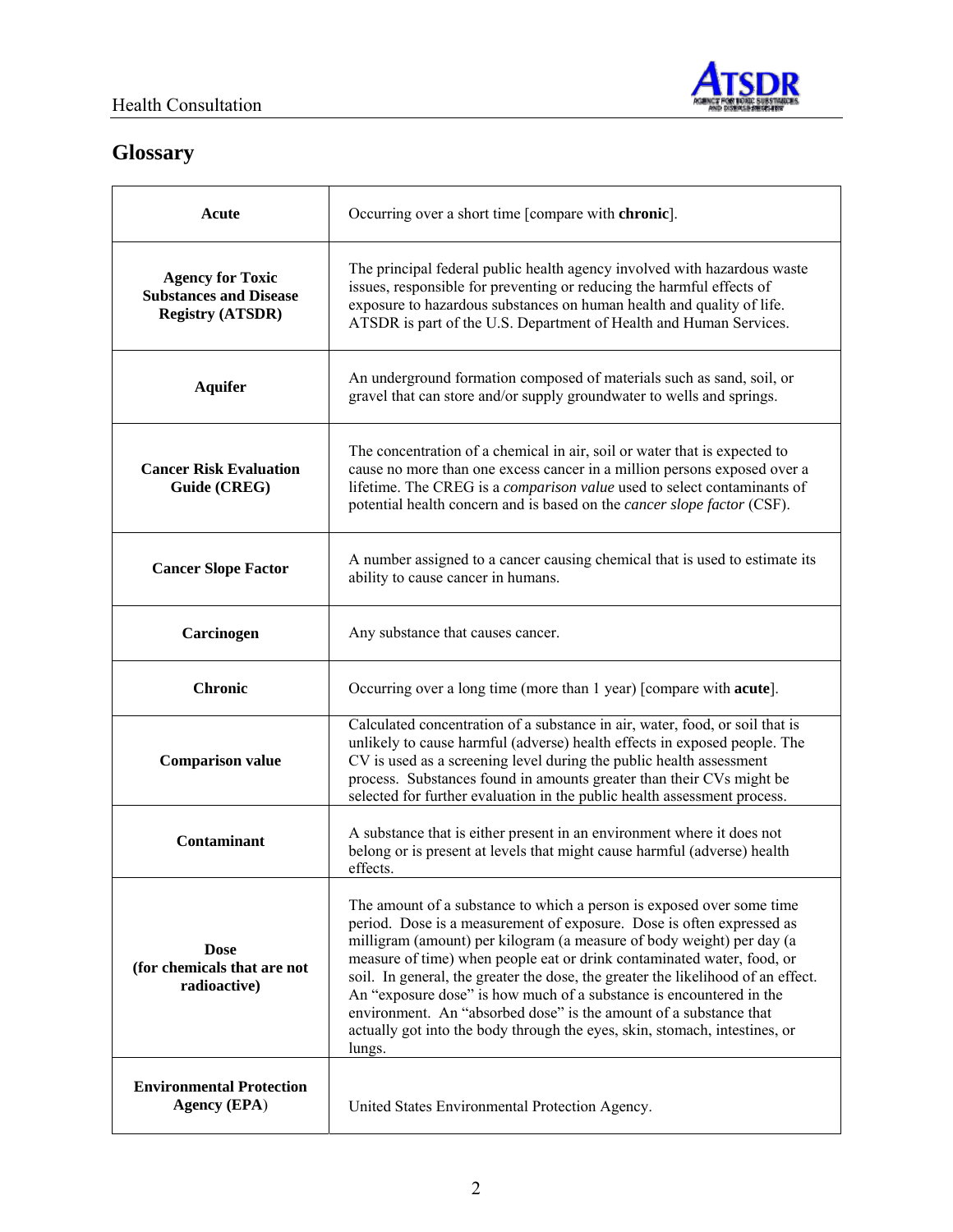

 $\mathbf{r}$ 



٦

| Epidemiology                                                  | The study of the occurrence and causes of health effects in human<br>populations. An epidemiological study often compares two groups of<br>people who are alike except for one factor, such as exposure to a chemical<br>or the presence of a health effect. The investigators try to determine if any<br>factor (i.e., age, sex, occupation, economic status) is associated with the<br>health effect.                               |
|---------------------------------------------------------------|---------------------------------------------------------------------------------------------------------------------------------------------------------------------------------------------------------------------------------------------------------------------------------------------------------------------------------------------------------------------------------------------------------------------------------------|
| <b>Exposure</b>                                               | Contact with a substance by swallowing, breathing, or touching the skin or<br>eyes. Exposure may be short-term [acute exposure], of intermediate<br>duration, or long-term [chronic exposure].                                                                                                                                                                                                                                        |
| Groundwater                                                   | Water beneath the earth's surface in the spaces between soil particles and<br>between rock surfaces [compare with surface water].                                                                                                                                                                                                                                                                                                     |
| <b>Hazardous</b> substance                                    | Any material that poses a threat to public health and/or the environment.<br>Typical hazardous substances are materials that are toxic, corrosive,<br>ignitable, explosive, or chemically reactive.                                                                                                                                                                                                                                   |
| <b>Inhalation</b>                                             | The act of breathing. A hazardous substance can enter the body this way<br>[see route of exposure].                                                                                                                                                                                                                                                                                                                                   |
| <b>Lowest Observed Adverse</b><br><b>Effect Level (LOAEL)</b> | The lowest tested dose of a substance that has been reported to cause<br>harmful (adverse) health effects in people or animals.                                                                                                                                                                                                                                                                                                       |
| <b>Media</b>                                                  | Soil, water, air, plants, animals, or any other part of the environment that<br>can contain contaminants.                                                                                                                                                                                                                                                                                                                             |
| <b>Minimal Risk Level</b><br>(MRL)                            | An ATSDR estimate of daily human exposure to a hazardous substance at<br>or below which that substance is unlikely to pose a measurable risk of<br>harmful (adverse), noncancerous effects. MRLs are calculated for a route<br>of exposure (inhalation or oral) over a specified time period (acute,<br>intermediate, or chronic). MRLs should not be used as predictors of<br>harmful (adverse) health effects [see reference dose]. |
| <b>Model Toxics Control Act</b><br>(MTCA)                     | The hazardous waste cleanup law for Washington State.                                                                                                                                                                                                                                                                                                                                                                                 |
| <b>Monitoring wells</b>                                       | Special wells drilled at locations on or off a hazardous waste site so water<br>can be sampled at selected depths and studied to determine the movement<br>of groundwater and the amount, distribution, and type of contaminant.                                                                                                                                                                                                      |
| <b>No Observed Adverse</b><br><b>Effect Level (NOAEL)</b>     | The highest tested dose of a substance that has been reported to have no<br>harmful (adverse) health effects on people or animals.                                                                                                                                                                                                                                                                                                    |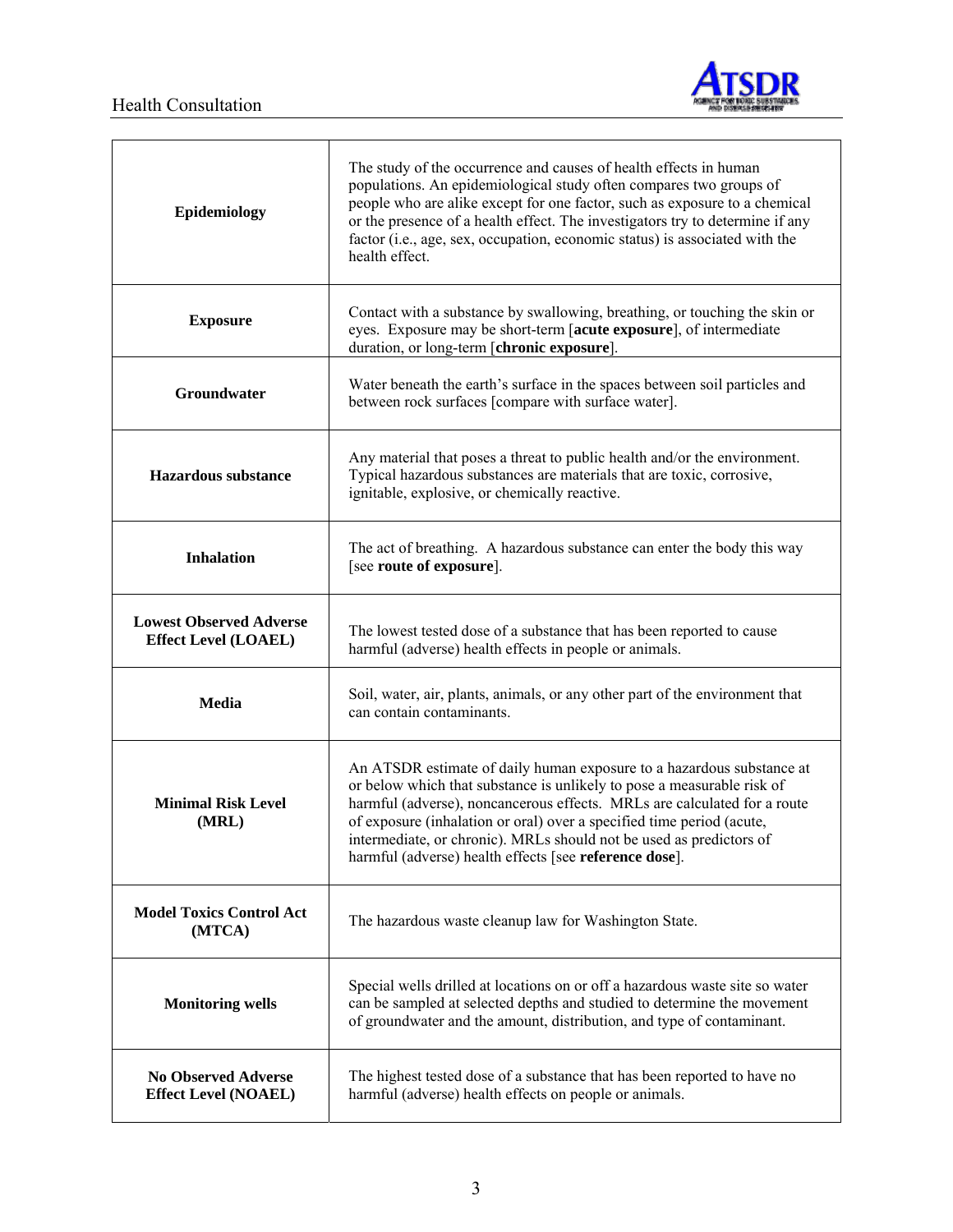### Health Consultation



| Organic                                               | Compounds composed of carbon, including materials such as solvents, oils,<br>and pesticides that are not easily dissolved in water.                                                                                                                                                                                                     |  |  |
|-------------------------------------------------------|-----------------------------------------------------------------------------------------------------------------------------------------------------------------------------------------------------------------------------------------------------------------------------------------------------------------------------------------|--|--|
| Parts per billion<br>(ppb)/Parts per million<br>(ppm) | Units commonly used to express low concentrations of contaminants. For<br>example, 1 ounce of trichloroethylene (TCE) in 1 million ounces of water<br>is 1 ppm. 1 ounce of TCE in 1 billion ounces of water is 1 ppb. If one drop<br>of TCE is mixed in a competition size swimming pool, the water will<br>contain about 1 ppb of TCE. |  |  |
| Route of exposure                                     | The way people come into contact with a hazardous substance. Three<br>routes of exposure are breathing [inhalation], eating or drinking [ingestion],<br>or contact with the skin [dermal contact].                                                                                                                                      |  |  |
| Volatile organic<br>compound (VOC)                    | Organic compounds that evaporate readily into the air. VOCs include<br>substances such as benzene, toluene, methylene chloride, and methyl<br>chloroform.                                                                                                                                                                               |  |  |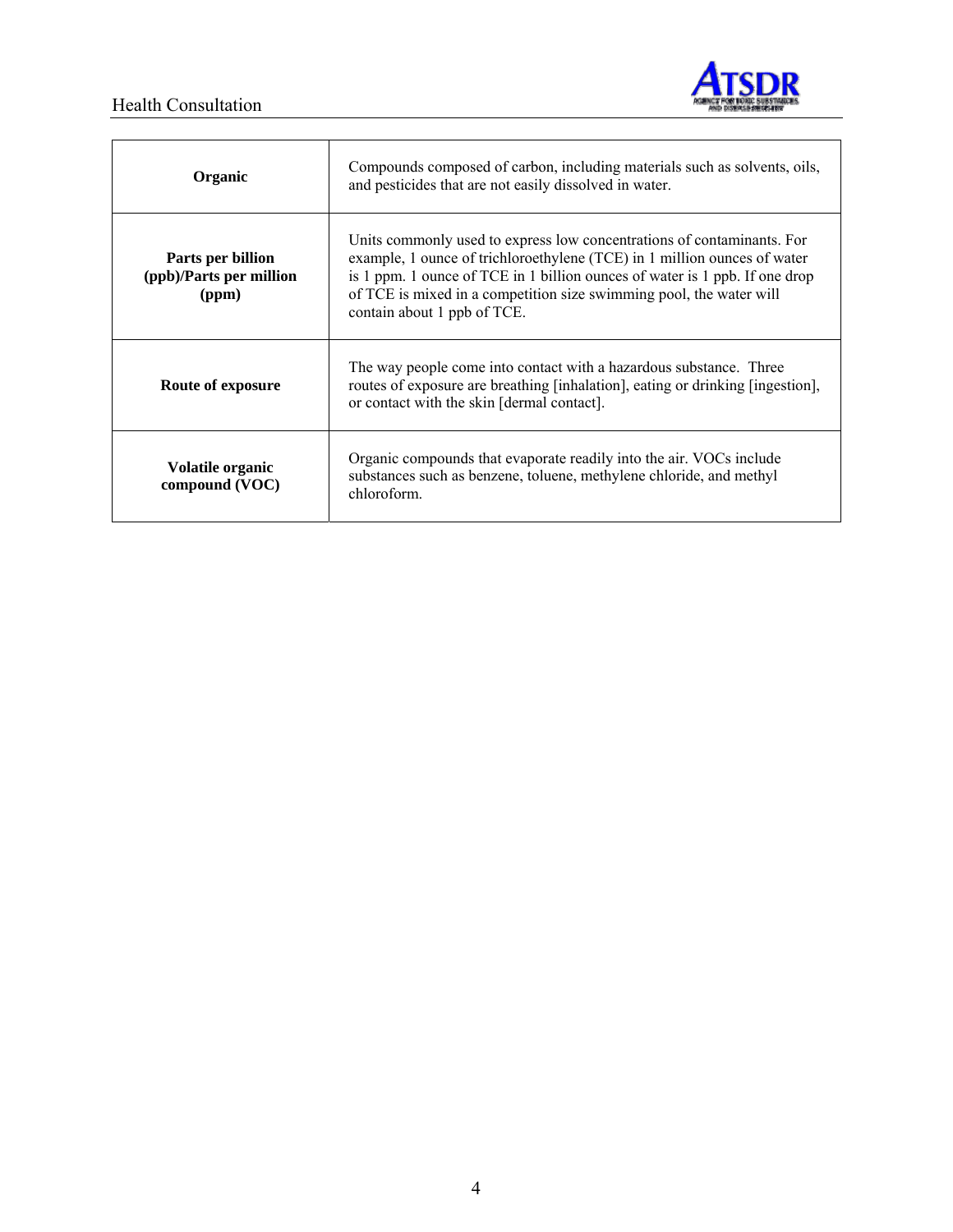

# **Purpose**

The purpose of this health consultation is to evaluate health risks from exposure to tetrachloroethylene (PCE) at Roy's Barbershop and Farmer's Insurance located adjacent to an active drycleaner (Eastside Laundry-Cleaners). The Washington State Department of Health prepared this health consultation in response to concerns raised by the owners of a small business (Farmer's Insurance) and the Thurston County Public Health and Social Services Department (TCHD) regarding potential exposure to PCE and TCE in indoor air. This health consultation is a follow-up to a previous indoor air-sampling event that revealed elevated levels of PCE and TCE in indoor air. DOH prepares health consultations under a cooperative agreement with the Agency for Toxic Substances and Disease Registry (ATSDR).

# **Background and Statement of Issues**

Eastside Laundry-Cleaners (Eastside) is located at 122 Turner Street NE in Olympia, Washington (Figure 1). It is located at one end of a building that houses four businesses, Eastside, Roy's Barbershop, Farmer's Insurance, and a laundry "drop shop"a (Figure 2). At Eastside, laundry is cleaned using PCE as a solvent within a machine located in a back room. Once laundry is removed from the dry-cleaning machine, it is taken to the "drop shop" at the opposite end of the strip mall for pressing and hanging.

Low concentrations of PCE were first discovered in subsurface soil near the Eastside facility during investigations in March 2000.<sup>1</sup> Subsequent investigations conducted in the same area during April and August 2001 revealed low levels of PCE and petroleum hydrocarbons in the soil, and PCE in the groundwater.<sup>2,3</sup> The source of soil and groundwater contamination is believed to be historic releases from the Eastside facility while under different ownership.

The owners of Farmer's Insurance expressed concerns about the potential for exposure to drycleaning chemicals in indoor air from subsurface and aboveground sources at Eastside Laundry. To address these concerns, DOH and TCHD conducted indoor air sampling at Eastside Laundry and two adjacent businesses (Farmer's Insurance and Roy's) in the winter of 2002. This sampling event revealed PCE levels in indoor air at Eastside, Roy's, and Farmer's Insurance, and TCE levels in indoor air at Eastside above background levels and respective health comparison values.<sup>4</sup> DOH evaluated the sampling data for both cancer and noncancer health effects in a health consultation dated July 19, 2002 and concluded that that PCE and TCE levels found at Eastside and PCE levels at Roy's Barbershop were of concern for noncancer and cancer health effects. $5$ 

It was not clear what caused the presence of PCE and TCE in indoor air at Eastside and adjacent businesses, but recommendations were made in the 2002 health consultation to improve ventilation and housekeeping (keep solvent containers covered, remove and dispose of waste products). Follow-up air sampling was also recommended to determine if these actions improved conditions within Eastside and adjacent businesses. Air sampling was conducted in January 2004, and included samples from work areas in addition to backroom samples in order to

 $\overline{a}$ <sup>a</sup> "Drop shop" is a drycleaning business where drycleaning does not occur on-site. Clothing requiring cleaning are dropped off by customers at this location and laundered elsewhere (in this case at Eastside Cleaners)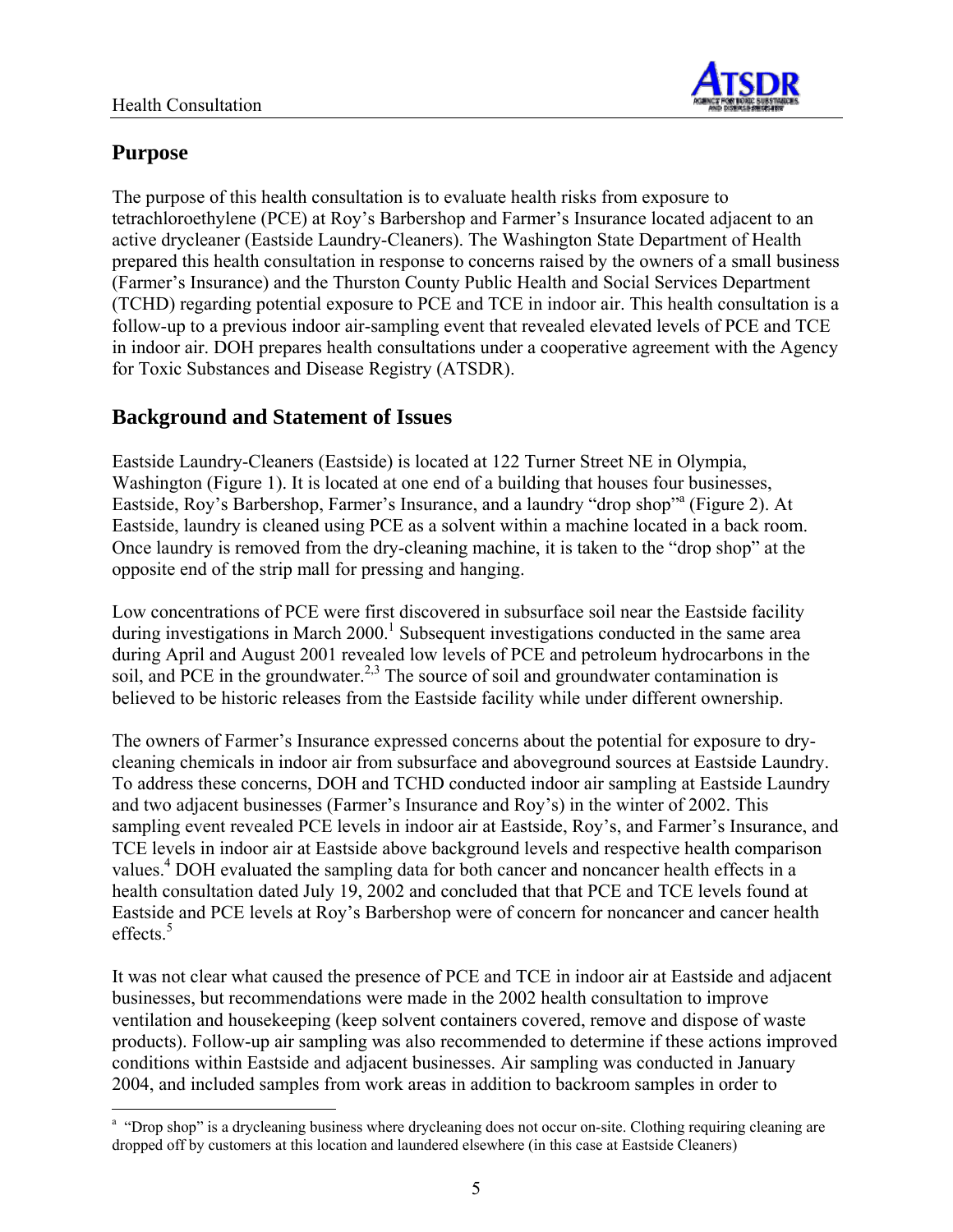#### Health Consultation



characterize exposures where employees spend the bulk of their time. Samples were collected from Eastside, Roy's, Farmer's Insurance and the "drop shop" using SiloCan 6-L, stainless steel canisters with a passive flow regulator and analyzed for Volatile Organic Compounds (VOCs) using EPA method TO-15.

## **Discussion**

The following discussion focuses on the evaluation of dry-cleaning solvents in indoor air at Roy's Barbershop and Farmer's Insurance. Although samples were taken at Eastside and the "drop shop", results are not presented nor discussed because occupational exposures at drycleaning businesses are beyond the scope of this document.

Air concentrations of samples taken from Roy's Barbershop and Farmer's Insurance were screened using ATSDR and U.S. Environmental Protection Agency (EPA) health-based criteria, or comparison values (Appendix A). Appendix A, Table A1 presents chemical concentrations detected in indoor air at Roy's Barbershop and Farmer's Insurance in relation to health-based comparisons values. Contaminant concentrations below comparison values are unlikely to pose a health threat, and were not further evaluated. Contaminant concentrations exceeding comparison values do not necessarily pose a health threat, but were further evaluated to determine whether they are at levels that could result in adverse human health effects.

PCE levels in indoor air at Roy's, and Farmer's Insurance exceeded both chronic and acute noncancer comparison values and cancer comparison values and were evaluated for both cancer and noncancer health effects. PCE levels from both 2002 and 2004 sampling events are presented in Table 1. PCE levels overall show an increase from 2002 to 2004 indicating sources of PCE in indoor air have not been controlled.

During the 2004 sampling event, additional samples were taken in the workroom of Farmer's Insurance to characterize exposure at locations within the buildings where workers spend the most time. The results show little difference between levels taken in the backroom versus the main workroom at this business.

#### *Background Levels*

The wide use of natural and synthetic chemicals is common, and as a result, ambient and indoor air normally contains low levels of these chemicals. Therefore, background levels PCE are examined to determine if levels found at Roy's Barbershop and Farmer's Insurance are typical of urban indoor air. Table 1 shows that both businesses have levels of PCE above typical background levels. Because PCE is not used in either business, this indicates that vapors generated at Eastside migrate to neighboring businesses.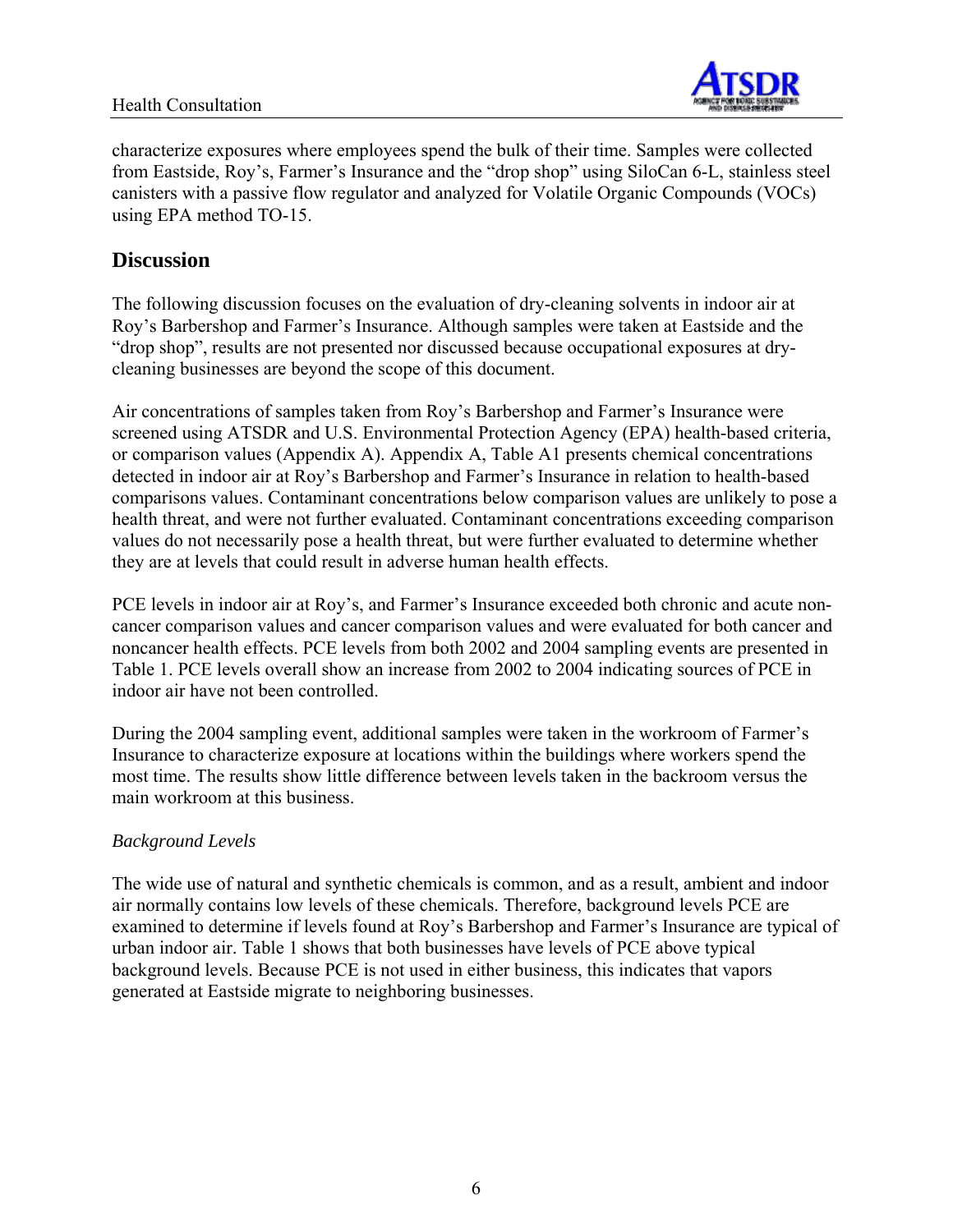

## **Table 1.** Results of air samples taken 2002 and 2004 from Roy's Barbershop and Farmer's Insurance, Olympia, Washington6

| <b>Location</b> | <b>Chemical</b> | <b>Winter 2002</b><br><b>Concentration</b><br>$(\mu g/m^3)$ | <b>January 2004</b><br><b>Concentration</b><br>$(\mu g/m^3)$ | <b>Background</b><br>Concentration<br>(indoor median<br>$(\mu g/m^3)^7$ |  |
|-----------------|-----------------|-------------------------------------------------------------|--------------------------------------------------------------|-------------------------------------------------------------------------|--|
| Roy's PCE       |                 | 1268                                                        | 2300                                                         |                                                                         |  |
|                 |                 |                                                             | 510 (back room)                                              |                                                                         |  |
| Farmer's PCE    |                 | 419                                                         | 460 (work area)                                              |                                                                         |  |

a – chemical was not detected at or above reported practical quantitation limit

#### *Sources of PCE*

How PCE moves from Eastside to neighboring businesses is still uncertain. ORCAA and TCHD inspected Eastside on September 7, 2004, documenting improved record- keeping and housekeeping. Eastside typically uses a small amount of PCE on an annual basis (37 gallons in 2003), and waste materials were all placed in suitable containers. Although some odors were evident inside Eastside, no leaks were detected at the dry-cleaning machine.

## **Chemical Specific Toxicity**

#### *PCE*

PCE is a manufactured compound widely used for dry-cleaning fabrics and as a metal degreaser. It is also used as an intermediate in the manufacturing of other products. It is a nonflammable liquid at room temperature, evaporates easily into the air, and has a sharp, sweet odor. Most people can smell PCE in air at about 1 ppm  $(-6,800 \mu g/m<sup>3</sup>)$ . These people may become accustomed to the odor and cease smelling it due to a phenomenon called olfactory fatigue. $8$ 

Numerous occupational studies have shown that chronic exposures to high levels of PCE in air (higher than levels detected at Roy's Barbershop or Farmer's Insurance) can affect the liver, kidneys, and neurological system, among others. The chronic MRL for PCE is based on neurological effects observed during a 10-year occupational study. Women occupationally exposed to PCE at a median concentration of 15 ppm  $(\sim 102,000 \text{ }\mu\text{g/m}^3)$  for an average of 10 years had prolonged reaction times to a battery of simple reaction tests compared to women that were not.<sup>9</sup> To put things in perspective, workers at Roy's Barbershop and Farmer's Insurance are exposed to PCE levels of 0.3 and 0.08 ppm respectively. The acute MRL for PCE (1000  $\mu$ g/m<sup>3</sup>) is based on a no observed adverse effect level (NOAEL) in a study of human subjects exposed to 10 ppm  $({\sim}68,000 \text{ µg/m}^3)$  four hours per day for four days.

A number of human studies (primarily epidemiology studies of dry-cleaning workers) suggest the possibility of increased cancer incidences from exposure to PCE, particularly esophageal and bladder cancers, but it has not been shown to definitively cause cancer in humans. Other cancers suspected of being associated with exposures to high levels of PCE (much higher than levels measured at Roy's Barbershop or Farmer's Insurance) include intestinal, pancreatic, lung,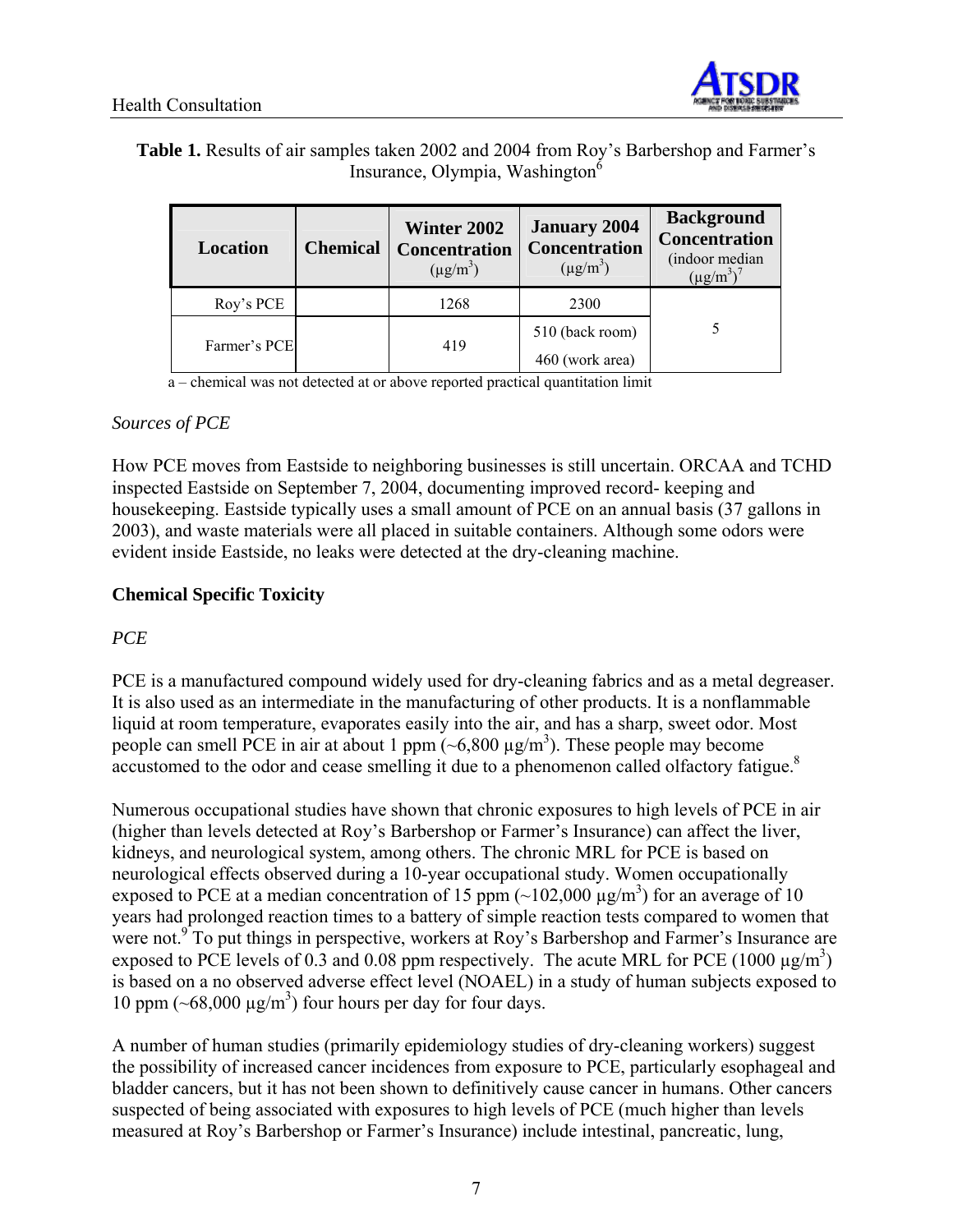

kidney, skin, colon, and lymphatic/hematopoietic cancer. Following inhalation exposure to high levels of PCE, mononuclear cell leukemia was observed in rats and hepatic tumors were observed in mice. However, because both mononuclear cell leukemia and hepatic tumors are common in rats and mice, respectively, the relevance of these tumors to humans is not clear.

EPA's Integrated Risk Information System (IRIS) does not provide an inhalation cancer slope factor for PCE, but an estimate of 0.002 mg/kg/day (Unit risk =  $5.8 \times 10^{-7}$  per  $\mu$ g/m<sup>3</sup>) was provided by the Superfund Technical Support Center.<sup>10</sup> California EPA uses a slope factor of 0.02 mg/kg/day (Unit risk =  $5.9x10^{-6}$ ), and Ecology recently recommended using this value for cancer - based cleanups for tetrachloroethylene under the Model Toxics Control Act (MTCA).<sup>11</sup> These differing values further add to the uncertainty of cancer risk assessment of this chemical. For this reason, this health consultation estimates both a low-end and high-end risk cancer risk estimate from exposure to PCE based on these differing slope factors.

#### **Evaluating Non-cancer Health Effects**

To evaluate possible noncancer effects from exposure to PCE in indoor air, measured levels were compared to ATSDR's chronic minimal risk level (MRL). The MRL is a concentrations in air below which noncancer health effects are not expected.

MRLs are set well below toxic effect levels in order to provide an added measure of safety. The higher the chemical concentration is above the MRL, the closer it will be to an actual toxic effect level.

Because MRLs are based on a continuous exposure, an adjustment was made to account for the fact that people working in the businesses are typically exposed for only 8 hours per day 5 days per week. This adjustment is shown in Appendix B.

#### **ATSDR Chronic Minimal Risk Level (MRL)**

Inhalation reference concentrations (RfCs) and chronic minimal risk levels (MRLs) are concentrations of a chemical in air below which adverse noncancer health effects are not expected to occur over a lifetime of continuous (i.e., 24 hour-per-day) exposure.

Noncancer risk comparisons for PCE are provided in Appendix B, Table B3. These comparisons assume that worker's at Farmer's Insurance and Roy's Barbershop are exposed to PCE for eight hours per day at levels that do not vary. The highest exposure to PCE occurs at Roy's Barbershop where indoor air levels are roughly two times greater than the adjusted chronic MRL. Although workers at Roy's Barbershop are exposed to PCE at a level above a health benchmark, the likelihood that this exposure will lead to adverse health effects is very low. Estimated exposure at Roy's Barbershop is still well below actual toxic effect levels. PCE exposure at Farmer's Insurance was below the adjusted chronic MRL and not expected to result in adverse noncancer health effects. PCE exposure at both businesses is not likely to result in acute health effects as levels are lower than the adjusted acute MRL.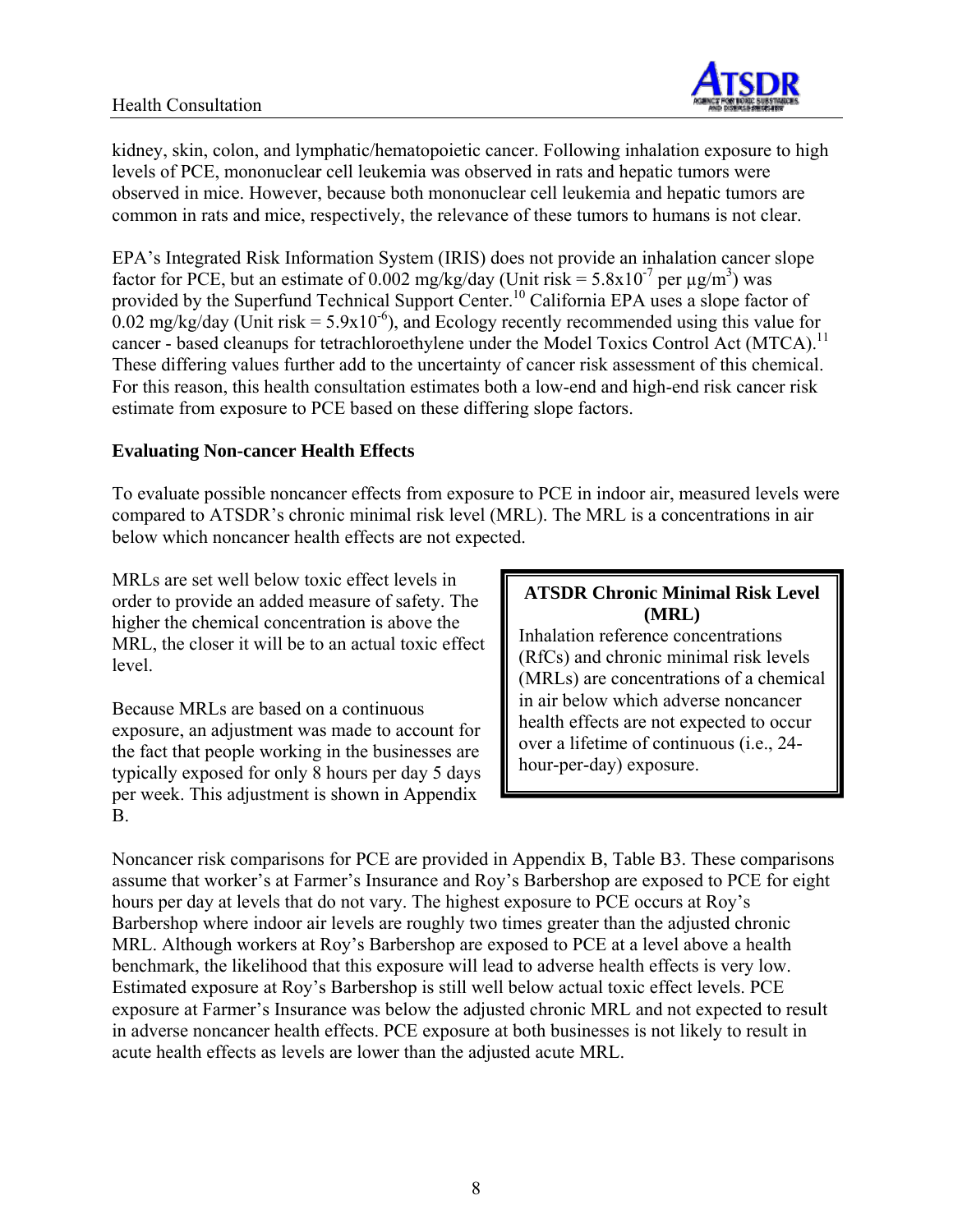

## **Evaluating Cancer Risk**

Some chemicals have the ability to cause cancer. Cancer risk is estimated by calculating a dose that a person would receive assuming they breathed PCE at levels measured in each of the businesses, and multiplying it by a cancer potency factor, also known as the cancer slope factor. Some cancer slope factors are derived from human population data. Others are derived from laboratory animal studies involving doses much higher than are encountered in the environment. Use of animal data requires extrapolation of the cancer potency obtained from these high dose studies down to real-world exposures. This process involves much uncertainty.

Current regulatory practice assumes that there is no "safe dose" of a carcinogen and that a very small dose of a carcinogen will give a very small cancer risk. Cancer risk estimates are, therefore, not yes/no answers but measures of chance (probability). Such measures, however uncertain, are useful in determining the magnitude of a cancer threat because any level of a carcinogenic contaminant carries an associated risk. The validity of the "no safe dose" assumption for all cancer-causing chemicals is not clear. Some evidence suggests that certain chemicals considered to be carcinogenic must exceed a threshold of tolerance before initiating cancer. For such chemicals, risk estimates are not appropriate. More recent guidelines on cancer risk from EPA reflect the potential that thresholds for some carcinogenesis exist. However, EPA still assumes no threshold unless sufficient data indicate otherwise.<sup>12</sup>

In this document, cancer risks are reported using scientific notation to quantify the increased cancer risk of an exposed person, or the number of excess cancers that might result in an exposed population. For example, a cancer risk of  $1 \times 10^{-6}$  means that if  $1,000,000$  people were exposed, one excess cancer might occur, or a person's chance of getting cancer in their life increases by 0.0001%. DOH considers cancer risk to be not significant when the estimate results in less than one cancer per one million exposed over a lifetime  $(1 \times 10^{-6})$ . The reader should note that these estimates are for excess cancers that might result in addition to those normally expected in an unexposed population. Cancer risks quantified in this document are an upper-bound theoretical estimate. Actual risks are likely to be much lower.

A range of cancer risks was calculated for exposures occurring at Roy's Barbershop and Farmer's Insurance reflecting low and high estimates of cancer slope factors for PCE (see Table B4). Cancer risk is highest at Roy's Barbershop [range from low-end estimate  $(7.3 \times 10^{-5})$  to highend estimate (7.3 x  $10^{-4}$ )] The high-end cancer risk estimate at Roy's Barbershop is above what EPA considers acceptable (target risk ranges from  $10^{-6}$  to  $10^{-4}$ ).<sup>13</sup> Cancer risk at Farmer's Insurance ranged from  $1.6 \times 10^{-5}$  to  $1.6 \times 10^{-4}$ .

# **Child Health Considerations**

ATSDR's recognizes that the unique vulnerabilities of infants and children deserve special emphasis with regard to exposures to environmental contaminants. Infants, young children, and the unborn may be at greater risk than adults from exposure to particular contaminants. Exposure during key periods of growth and development may lead to malformation of organs (teratogenesis), disruption of function, and even premature death. In certain instances, maternal exposure, via the placenta, could adversely affect the unborn child.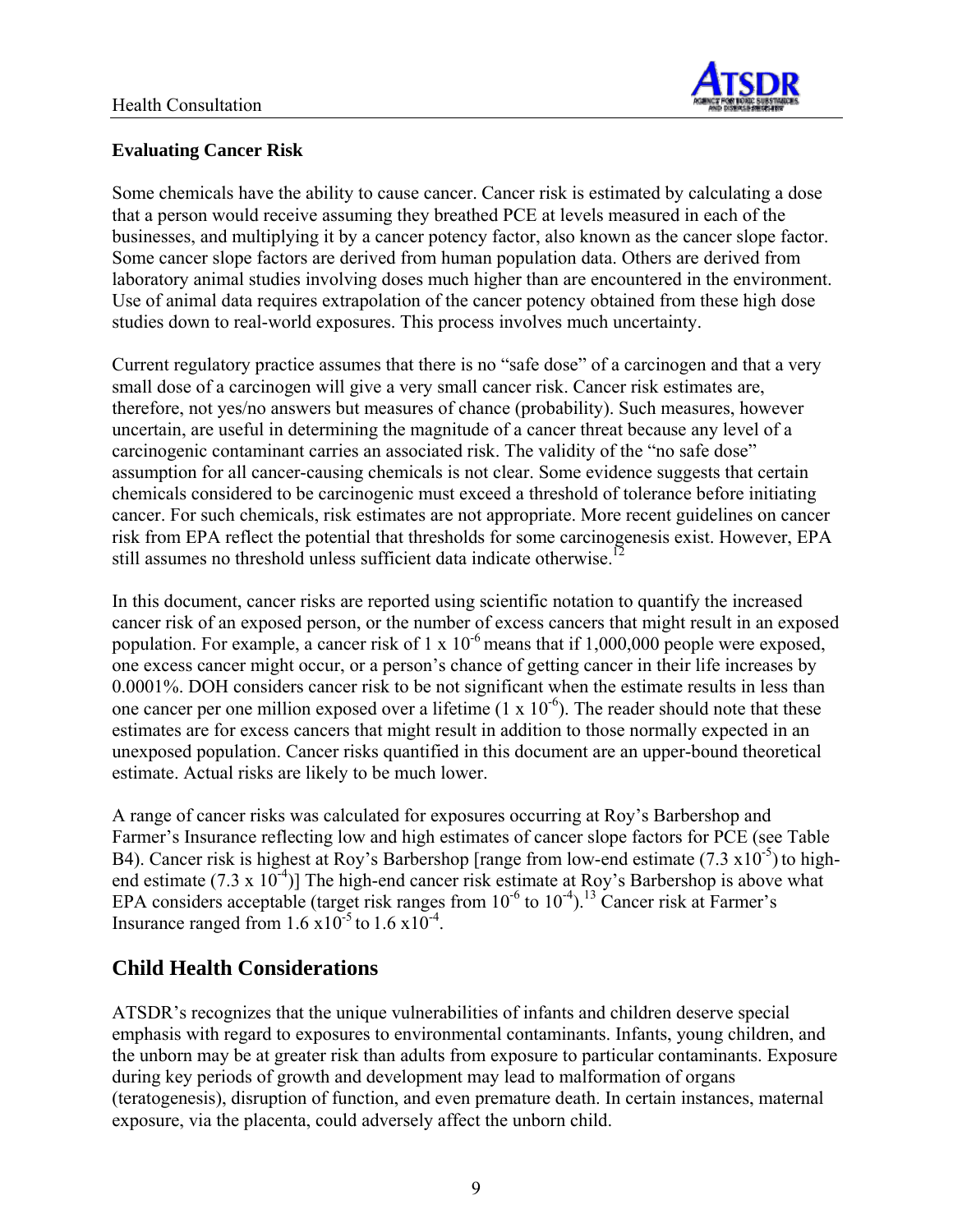

After birth, children may receive greater exposures to environmental contaminants than adults. Children are often more likely to be exposed to contaminants from playing outdoors, ingesting food that has come into contact with hazardous substances, or breathing soil and dust. Pound for pound body weight, children drink more water, eat more food, and breathe more air than adults. For example, in the United States, children in the first six months of life drink seven times more water per pound as the average adult. The implication for environmental health is that, by virtue of children's lower body weight, given the same exposures, they can receive significantly higher relative contaminant doses than adults.

Since exposures to infants and young children at Roy's Barbershop and Farmer's Insurance are expected to be infrequent (i.e., much less than the 8-hours/day, 5 days/week assumptions used for this health consultation), the health risks to children are minimal.

## **Conclusions**

- 1. A Public Health Hazard exists for workers at Roy's Barbershop exposed to PCE.
	- Although levels of PCE are below occupational standards, Roy's Barbershop does not use dry-cleaning solvents in it's shop, therefore, workers at Roy's Barbershop are being exposed to levels of PCE at levels resulting in unnecessary and unacceptable exposure (2 times higher than the chronic MRL adjusted for occupational exposures).
	- High-end estimate of cancer risk is seven times greater than what is considered acceptable by EPA. (Low-end cancer risk estimate is within the range acceptable by EPA)
- 2. No Apparent Public Health Hazard exists for workers at Farmer's Insurance exposed to dry-cleaning solvents.
	- Although levels of PCE at Farmer's Insurance are above background levels, they are not at levels likely to result in non-cancer health effects.
	- High-end estimate of cancer risk associated with exposure to PCE at Farmer's Insurance is slightly above levels considered acceptable by EPA, and low-end risks are well below this level of risk.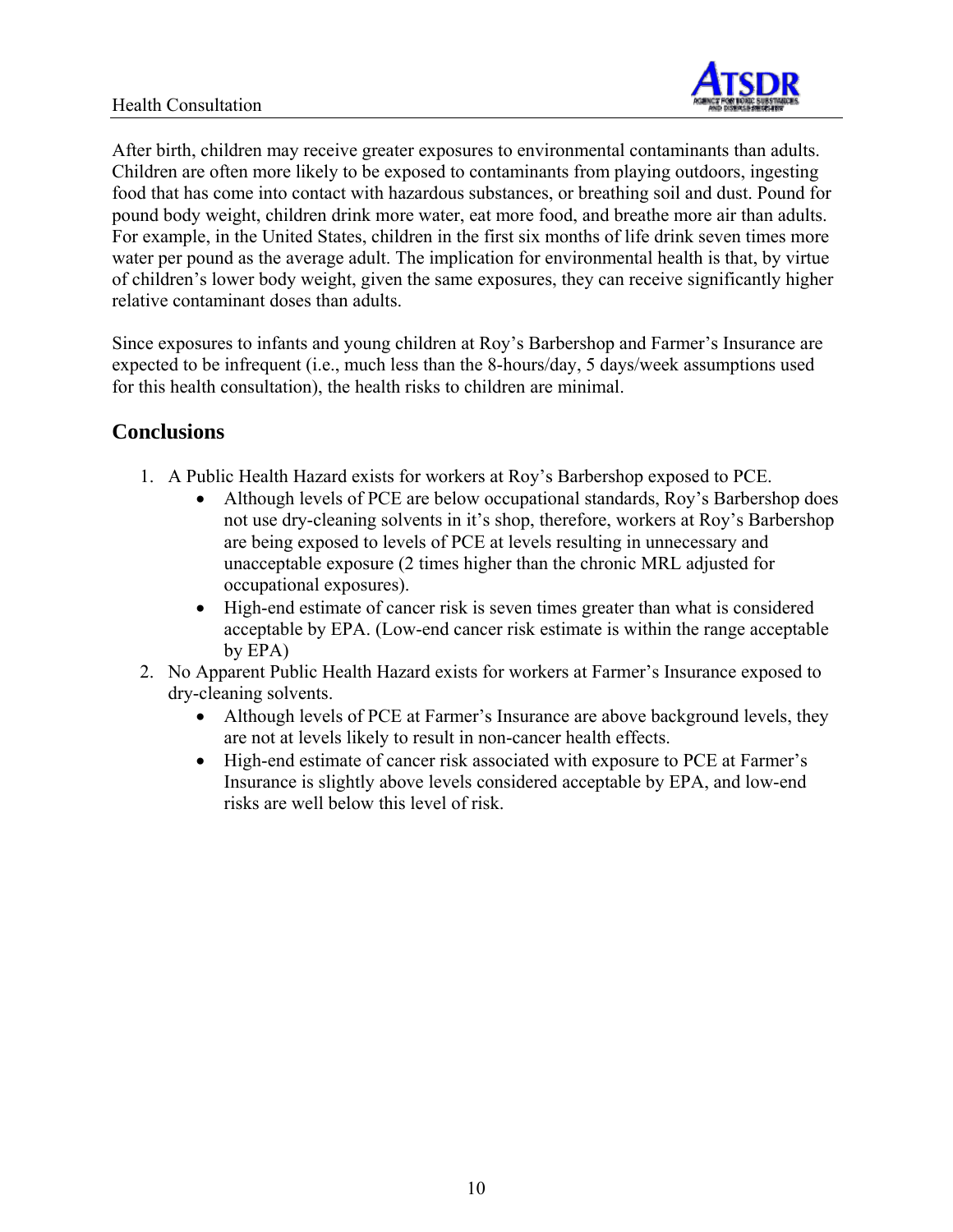

## **Recommendations**

- Eastside Cleaners should work with ORCAA and TCHD to identify and eliminate the release of dry-cleaning solvent that evaporates into indoor air.
- **Eastside Cleaners should continue to service their dry-cleaning machine on a routine** basis. Eastside should also consider replacing their existing machine with an alternative that uses less toxic solvents.
- ► Workers at Roy's Barbershop and Farmer's Insurance should ventilate workspaces to reduce exposure to dry-cleaning solvents.
	- o Opening doors and windows (weather permitting) may provide adequate ventilation and or/air exchange.

## **Public Health Action Plan**

#### *Actions taken*

- DOH has sampled indoor air at Roy's Barbershop and Farmer's Insurance on two separate occasions to determine the levels of dry-cleaning solvents in indoor air.
- $\ddot{\text{+}}$  Health consultations that interpret air sampling data from two different events have been prepared.
- $\overline{\phantom{a} \bullet}$  DOH has contacted the Olympic Region Clean Air Agency (ORCAA) and the Thurston County Public Health and Social Services Department (TCHD) to make them aware of the conditions at Eastside and adjacent businesses.
- ORCAA and TCHD conducted an inspection of Eastside on September 7, 2004.
- ↓ DOH and TCHD verbally informed occupants of Roy's Barbershop that PCE from Eastside impacts their workspace.

#### *Actions Planned*

- DOH will provide copies of this health consultation to workers at Roy's Barbershop and Farmer's Insurance
- ↓ DOH will contact the Olympic Region Clean Air Agency to determine methods for reducing levels of dry-cleaning solvents in indoor air at Eastside and adjacent businesses.
- ORCAA has developed a calendar that helps owners and operators of dry-cleaners keep up with maintenance scheduling and record keeping. These calendars will be distributed to Eastside and other dry-cleaners in the region
- $\pm$  TCHD will revisit Eastside with a more sensitive instrument to determine the presence or absence of leaks in the dry-cleaning machine.
- $\overline{+}$  DOH will continue to inform operators at Eastside and adjacent businesses about ventilation of workspaces to minimize exposure to fugitive dry-cleaning solvents.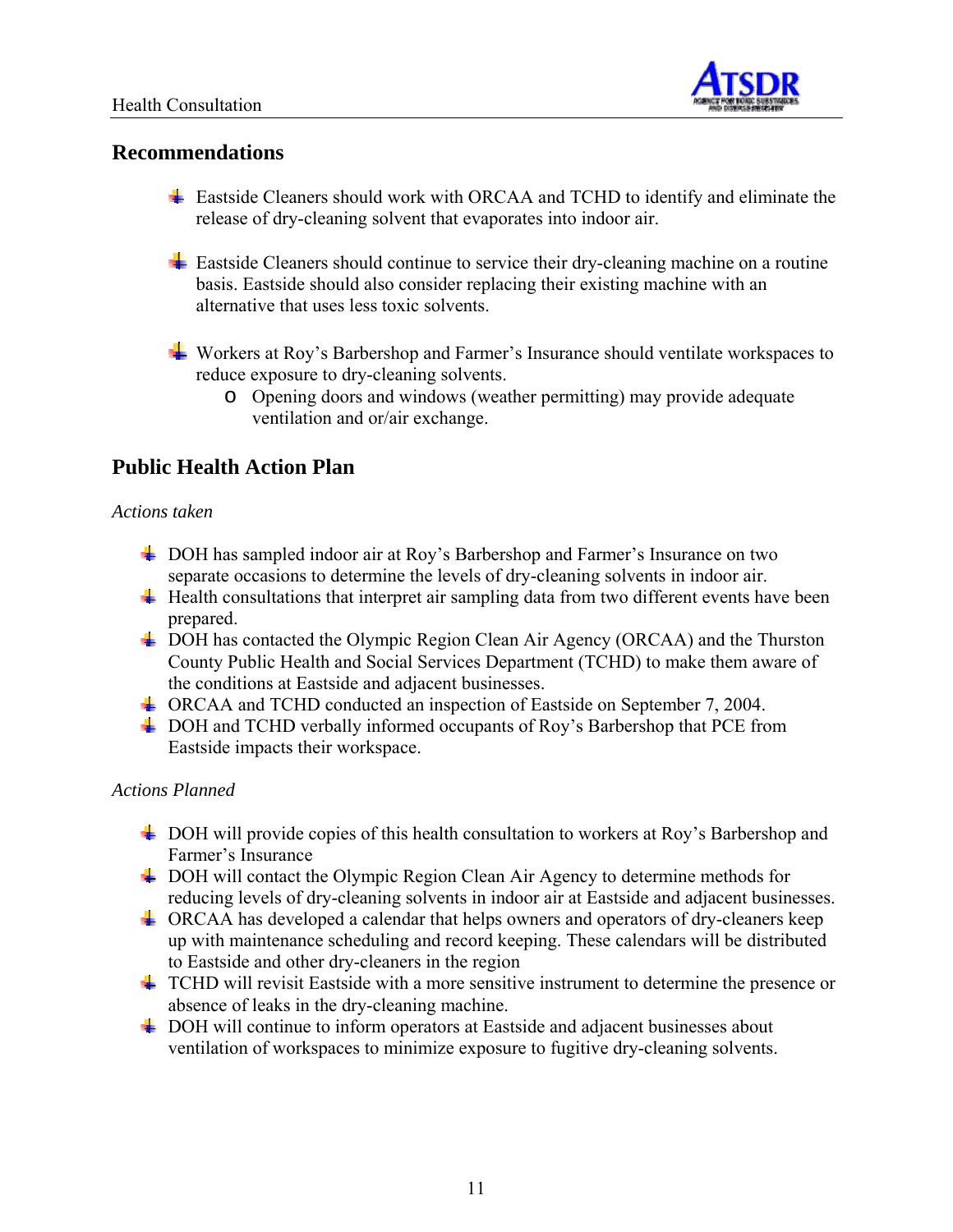

## **Preparer of Report**

Gary Palcisko Washington State Department of Health Office of Environmental Health Assessments Site Assessment Section

## **Designated Reviewer**

Wayne Clifford, Manager Site Assessment Section Office of Environmental Health Assessments Washington State Department of Health

## **ATSDR Technical Project Officer**

Robert B. Knowles, M.S., REHS Cooperative Agreement and Program Evaluation Branch Division of Health Assessment and Consultation Agency for Toxic Substances and Disease Registry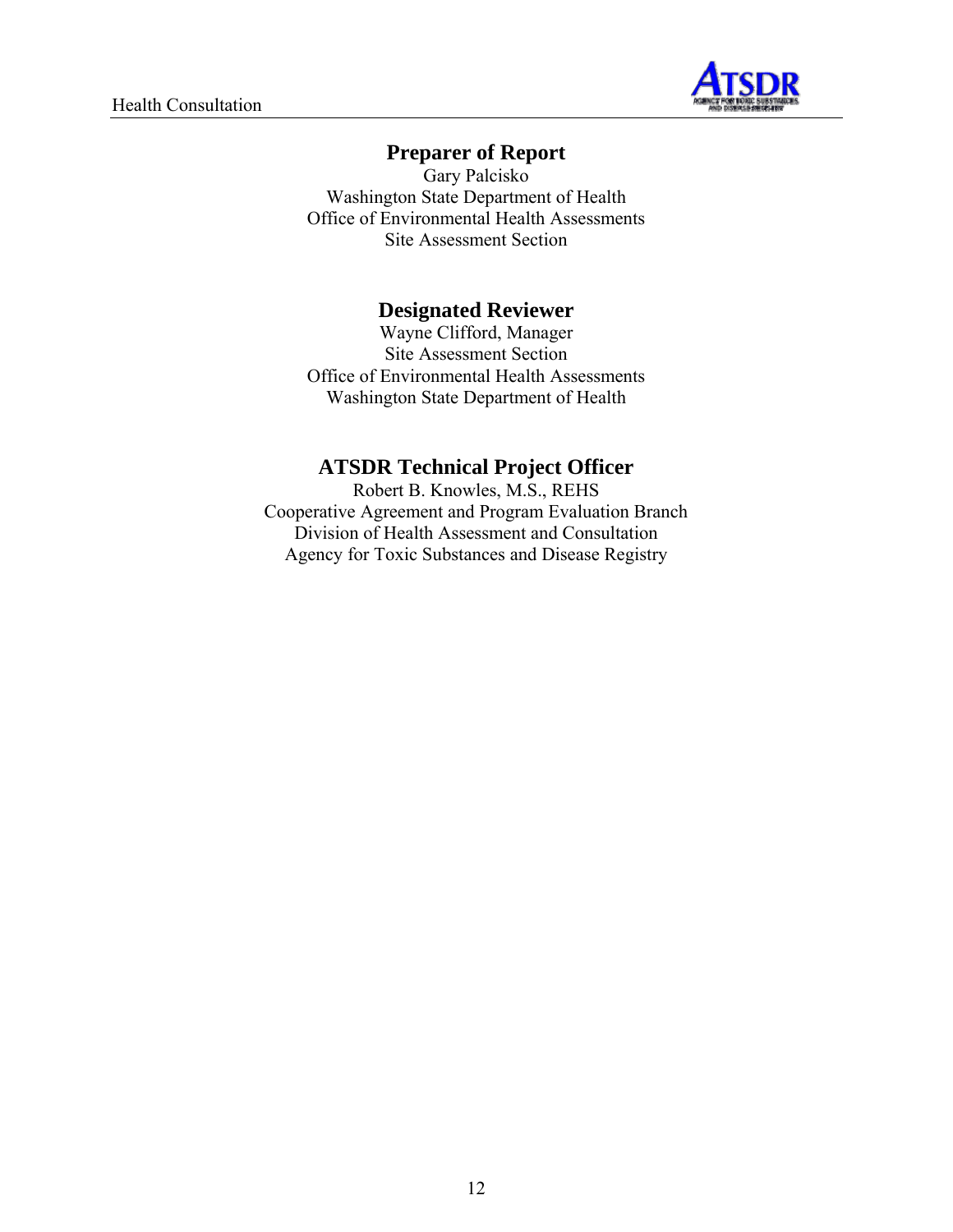

## **Appendix A:** Contaminant Screening

Levels of chemicals detected in indoor air at Roy's Barbershop and Farmer's Insurance were compared to health-based comparison values. If a contaminant was found at levels below a comparison value, then it was not evaluated further.

**Table A1.** Contaminants detected at Roy's Barbershop and Farmer's Insurance compared to health-based screening values.

| <b>Chemical</b>             | <b>Max</b><br><b>Concentration</b><br>$(\mu$ g/m $3)$ | <b>Noncancer</b><br><b>Health</b><br><b>Comparison</b><br><b>Value</b><br>$(\mu$ g/m $3)$ | <b>Cancer</b><br><b>Health</b><br><b>Comparison</b><br><b>Value</b><br>$(\mu g/m3)$ | <b>Contaminant</b><br>of Concern? |
|-----------------------------|-------------------------------------------------------|-------------------------------------------------------------------------------------------|-------------------------------------------------------------------------------------|-----------------------------------|
| Tetrachloroethylene         | 2300                                                  | $300^{\circ}$<br>$1000$ <sup>d</sup>                                                      | $3.3a$ Yes                                                                          |                                   |
| Toluene 17                  |                                                       | $300 \degree$ NA                                                                          |                                                                                     | N <sub>0</sub>                    |
| Chloroform 0.               | 6                                                     | $3.1$ <sup>a</sup> NA                                                                     |                                                                                     | N <sub>0</sub>                    |
| $1,1,1-$<br>Trichloroethane | $1.22$ ,                                              | 300 <sup>a</sup> NA                                                                       |                                                                                     | N <sub>0</sub>                    |
| Acetone 27                  | 0                                                     | $370$ <sup>a</sup> NA                                                                     |                                                                                     | N <sub>0</sub>                    |
| 2-Butanone (MEK)            | 9.5                                                   | 1000 <sup>a</sup> NA                                                                      |                                                                                     | No                                |

a- EPA Region 9 PRG

b- EPA RfC

c- ATSDR chronic MRL

d- ATSDR acute MRL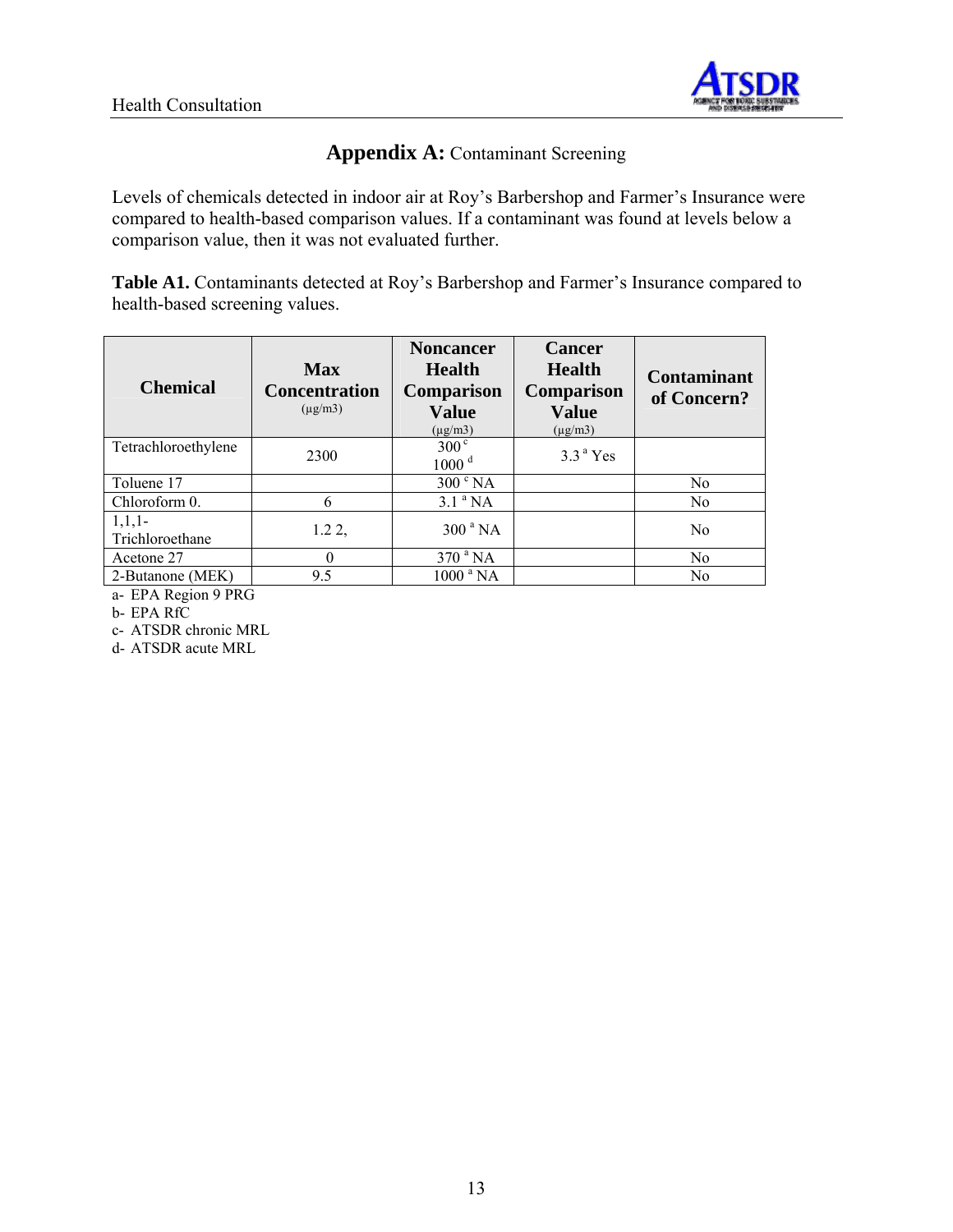

## **Appendix B:** Exposure dose calculations and assumptions

Noncancer health effects were evaluated simply by comparing the measured air concentration to the adjusted MRL. An adjustment was needed to reflect an intermittent exposure of a worker that spends 8 hours per day, 5 day per week, and 50 weeks per year at their place of employment versus a continuous exposure. The following equation shows this adjustment.

PCE chronic MRL (adjusted) =  $\frac{300 \text{ µg/m}^3 \text{ x } 52 \text{ weeks x } 24 \text{ hours x } 7 \text{ days}}{1310 \text{ µg/m}^3 \text{ s}}$ 50 weeks x 8 hours x 5 days

PCE acute MRL (adjusted) = 
$$
\frac{1000 \text{ µg/m}^3 \times 52 \text{ weeks} \times 24 \text{ hours} \times 7 \text{ days}}{50 \text{ weeks} \times 8 \text{ hours} \times 5 \text{ days}} = 4370 \text{ µg/m}^3
$$

The factor by which a measured air concentration exceeds an MRL is called a hazard quotient [Hazard Quotient = air concentration ( $\mu$ g/m<sup>3</sup>) / MRL ( $\mu$ g/m<sup>3</sup>)]. Exceeding a hazard quotient of one does not mean that a person is going to get sick because numerous safety factors are used while deriving MRLs, but the more the hazard quotient exceeds one, the more likely adverse noncancer health effect will occur as a result of an exposure.

Cancer risk is evaluated by first calculating an average daily dose over a person's lifetime, and then multiplying the dose by a cancer slope factor to produce the probability, or risk of cancer. These equations and exposure assumptions are shown below and in Table B1:

 $Dose_{(cancer (mg/kg-day))} = C \times CF_1 \times IR \times EF \times ED$  $\overline{BW}$  x  $AT$ <sub>cancer</sub>

 $Risk = Doese_{(cancer (mg/kg-day) }$  x CSF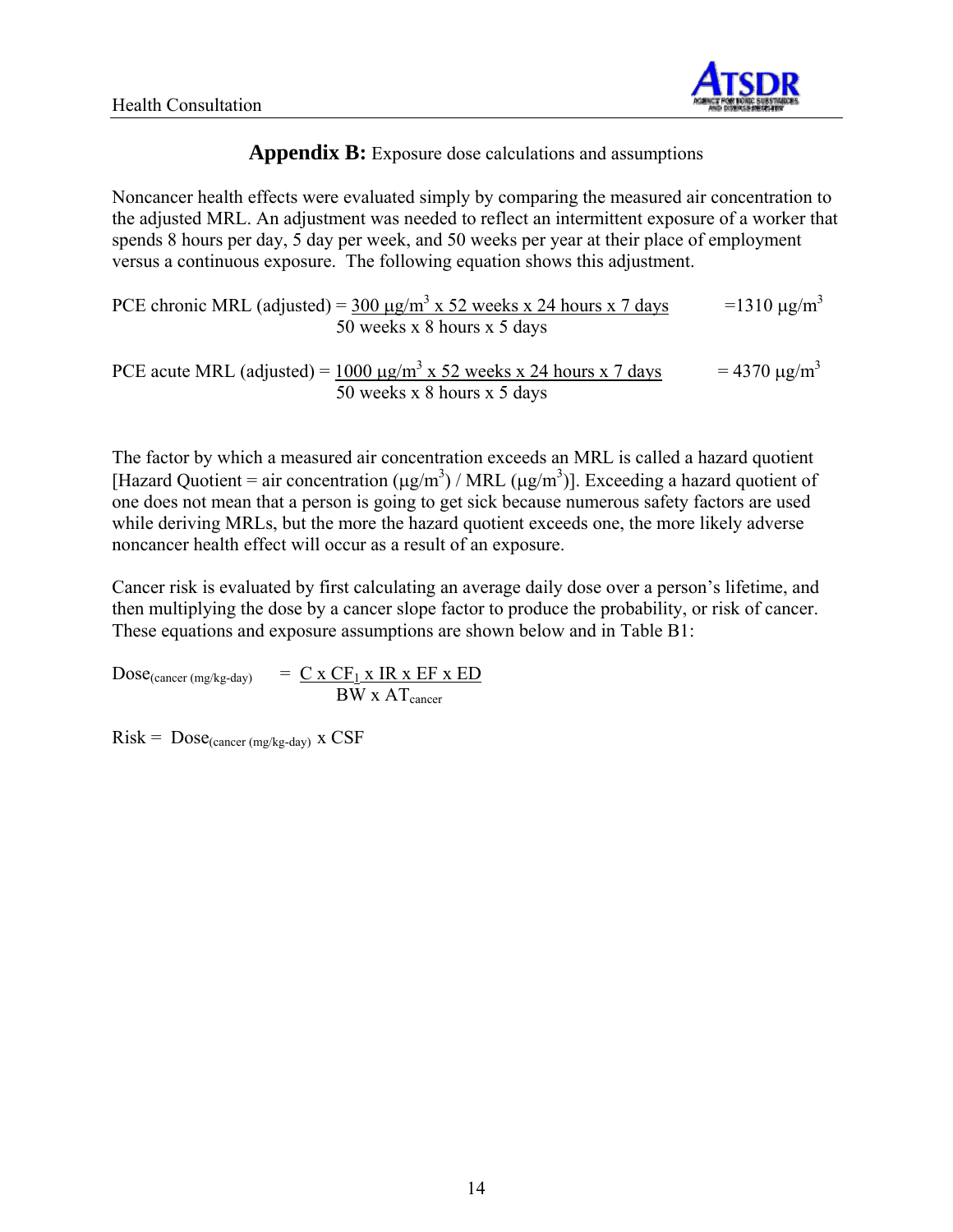

| <b>Parameter</b>                                             | <b>Value</b>             | Unit                       | <b>Comments</b>                                                                   |
|--------------------------------------------------------------|--------------------------|----------------------------|-----------------------------------------------------------------------------------|
| Concentration (C)                                            | Variable                 | $\frac{u g}{k g}$          | Maximum detected value.                                                           |
| Conversion Factor <sub>1</sub> ( $CF1$ )                     | 0.001                    | mg/ug                      | Converts contaminant concentration from micrograms<br>$(ug)$ to milligrams $(mg)$ |
| Inhalation Rate (IR)                                         | 5.                       | $m^3$                      | Volume of air inhaled during 8 hour workday. <sup>a</sup>                         |
| Exposure Frequency (EF)                                      | 250                      | days/year                  | Assumes weekends off and two weeks vacation per<br>vear                           |
| <b>Exposure Duration (ED)</b>                                | 25                       | vears                      | Number of years working at one place of employment.                               |
| Body Weight (BW) - adult                                     | 70                       | kg                         | Adult mean body weight                                                            |
| Averaging Time <sub>cancer</sub> (AT)                        | 25550                    | days                       | 70 years                                                                          |
| Minimal Risk Level (MRL) or<br>Reference Concentration (RfC) | Contaminant-<br>specific | $\mu$ g/m <sup>3</sup>     | Source: ATSDR, EPA                                                                |
| Cancer Slope Factor (CSF)                                    | Contaminant-<br>specific | $mg/kg$ -day <sup>-1</sup> | Source: EPA, CalEPA, Ecology                                                      |

### **Table B1.** Exposure Assumptions

a- Inhalation rate adapted from long-term adult male inhalation rate of  $15 \text{ m}^3$ /day as presented in EPA's Exposure Factors Handbook.<sup>14</sup> Inhalation rate was divided by a factor of 3 to account for and 8-hour work day as opposed to a 24 hour breathing rate.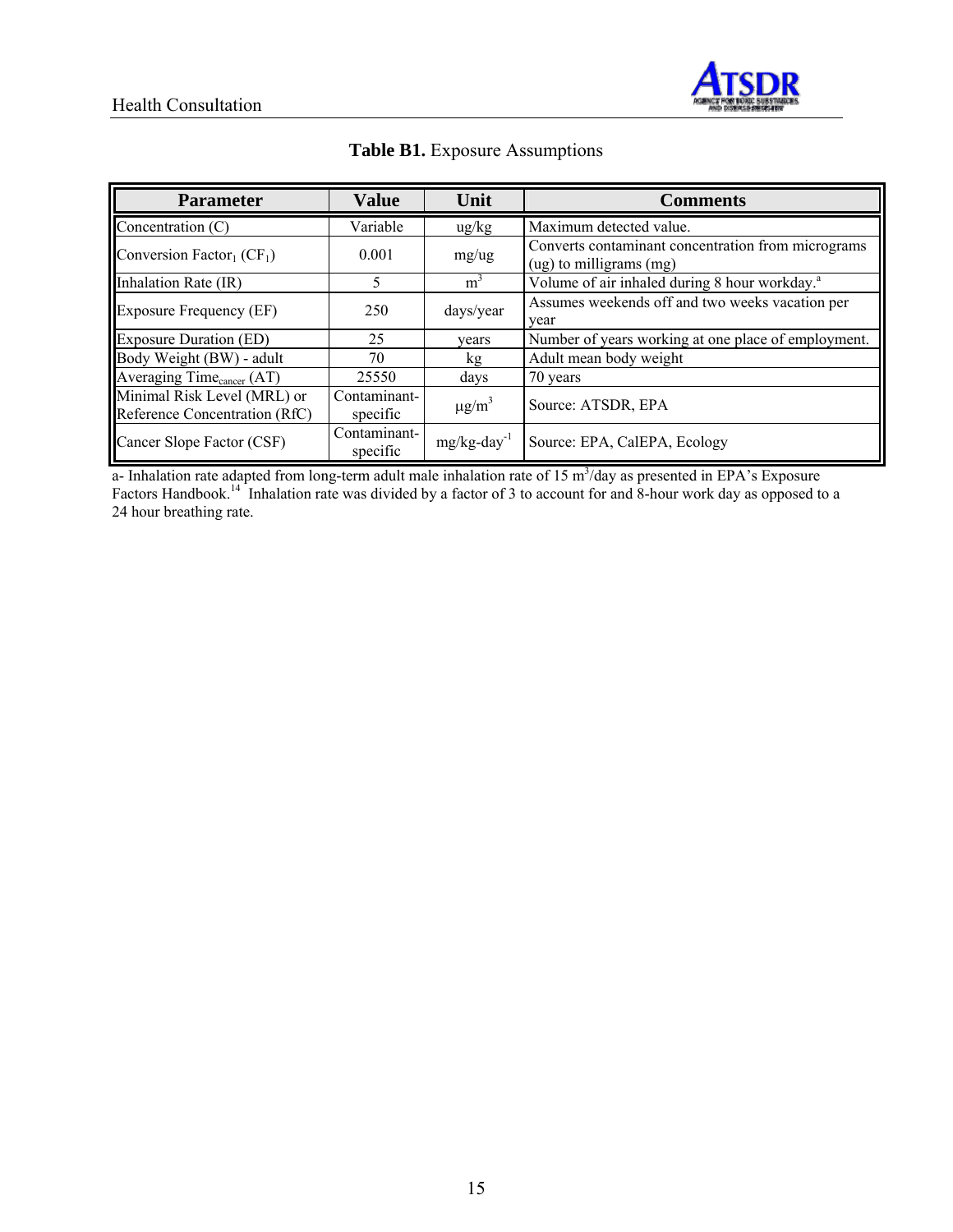

| Table B2. Noncancer hazard associated with exposure to PCE and TCE and Eastside Laundry- |  |
|------------------------------------------------------------------------------------------|--|
| Cleaners and adjacent businesses, Olympia, Washington.                                   |  |

| <b>Business</b> | <b>Location</b> | <b>PCE</b><br><b>Concentration</b> )<br>$(\mu$ g/m3) | <b>Adjusted MRL</b><br>$(\mu$ g/m3) | <b>Hazard Quotient</b>           |
|-----------------|-----------------|------------------------------------------------------|-------------------------------------|----------------------------------|
| Roy's           | Work area       | 2300                                                 |                                     | 1.8 (chronic)<br>$0.5$ (acute)   |
| Farmer's        | Backroom        | 510                                                  | 1310 (chronic)<br>4370 (acute)      | $0.4$ (chronic)<br>$0.1$ (acute) |
|                 | Work area       | 460                                                  |                                     | $0.4$ (chronic)<br>$0.1$ (acute) |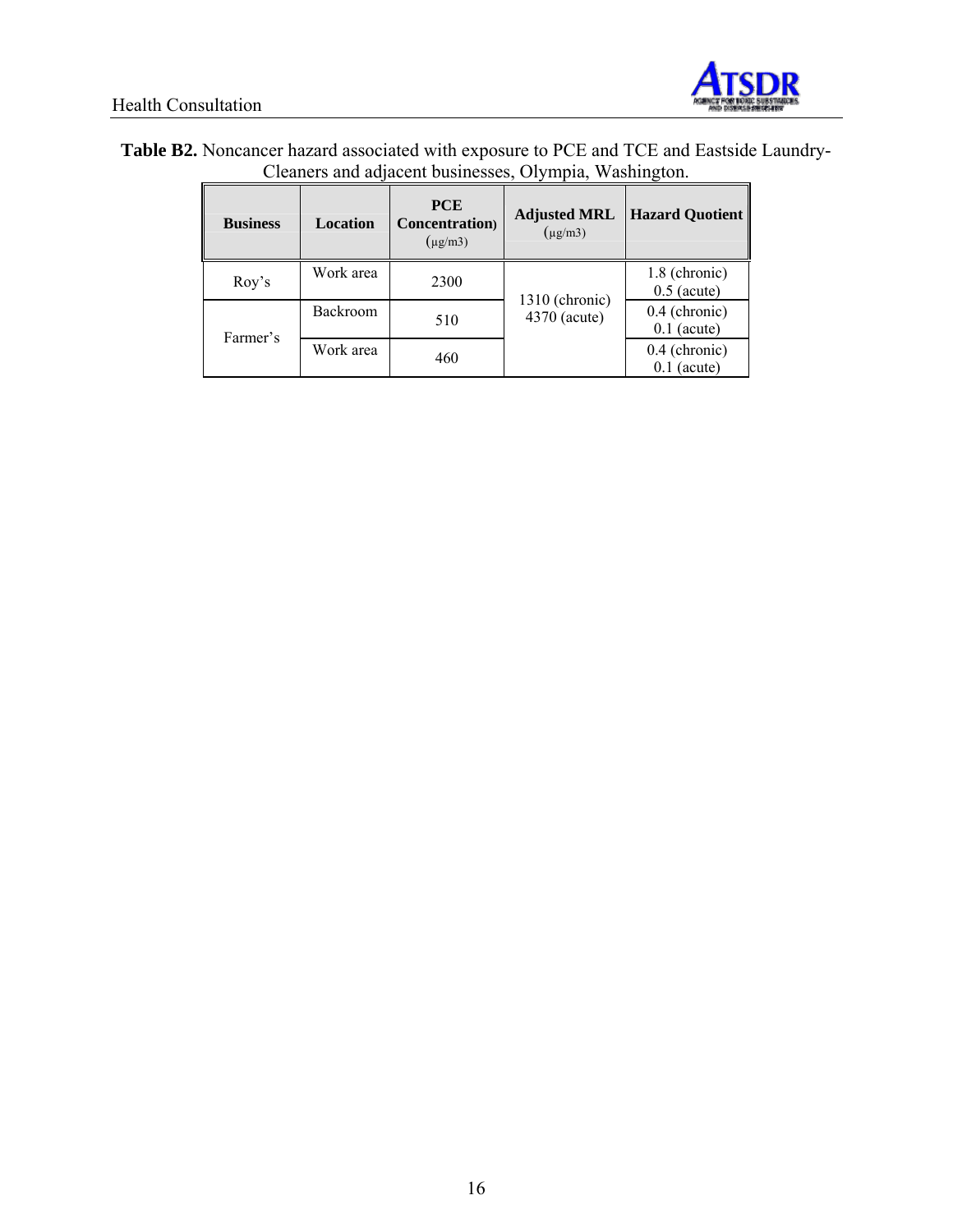

## Health Consultation

| <b>Table B3.</b> Cancer risk associated with exposure to PCE and TCE at Eastside Cleaners and |
|-----------------------------------------------------------------------------------------------|
| adjacent businesses. Olympia, Thurston County, Washington                                     |

| <b>Business</b> | Location        | <b>PCE</b><br><b>Concentration</b><br>$(\mu$ g/m <sup>3</sup> ) | Average<br><b>Daily Dose</b><br>(cancer)<br>(mg/kg/day) | Low-end<br>Factor<br>$(kg-day/mg)$ a | High-end<br><b>Cancer Slope Cancer Slope</b><br>Factor<br>$(kg-day/mg) a$ | Low-end<br><b>Cancer</b><br><b>Risk</b> | <b>High-end</b><br><b>Cancer</b><br><b>Risk</b> |
|-----------------|-----------------|-----------------------------------------------------------------|---------------------------------------------------------|--------------------------------------|---------------------------------------------------------------------------|-----------------------------------------|-------------------------------------------------|
| Rov's           | Work area       | 2300                                                            | $3.6 \times 10^{-2}$                                    | 0.002                                | 0.02                                                                      | 7.3 $x10^{-5}$                          | $7.3 \times 10^{-4}$                            |
| Farmer's        | <b>Backroom</b> | 510                                                             | $8.1 \times 10^{-3}$                                    | 0.002                                | 0.02                                                                      | $1.6 \times 10^{-5}$                    | $1.6 \times 10^{-4}$                            |
|                 | Work area       | 460                                                             | $7.9 \times 10^{-3}$                                    | 0.002                                | 0.02                                                                      | $1.5 \times 10^{-5}$                    | $1.5 \times 10^{-4}$                            |

a- PCE cancer slope factor ranges from 0.002 (provided by Superfund Technical Support center) to 0.02 as used by Cal EPA and Washington State Department of Ecology.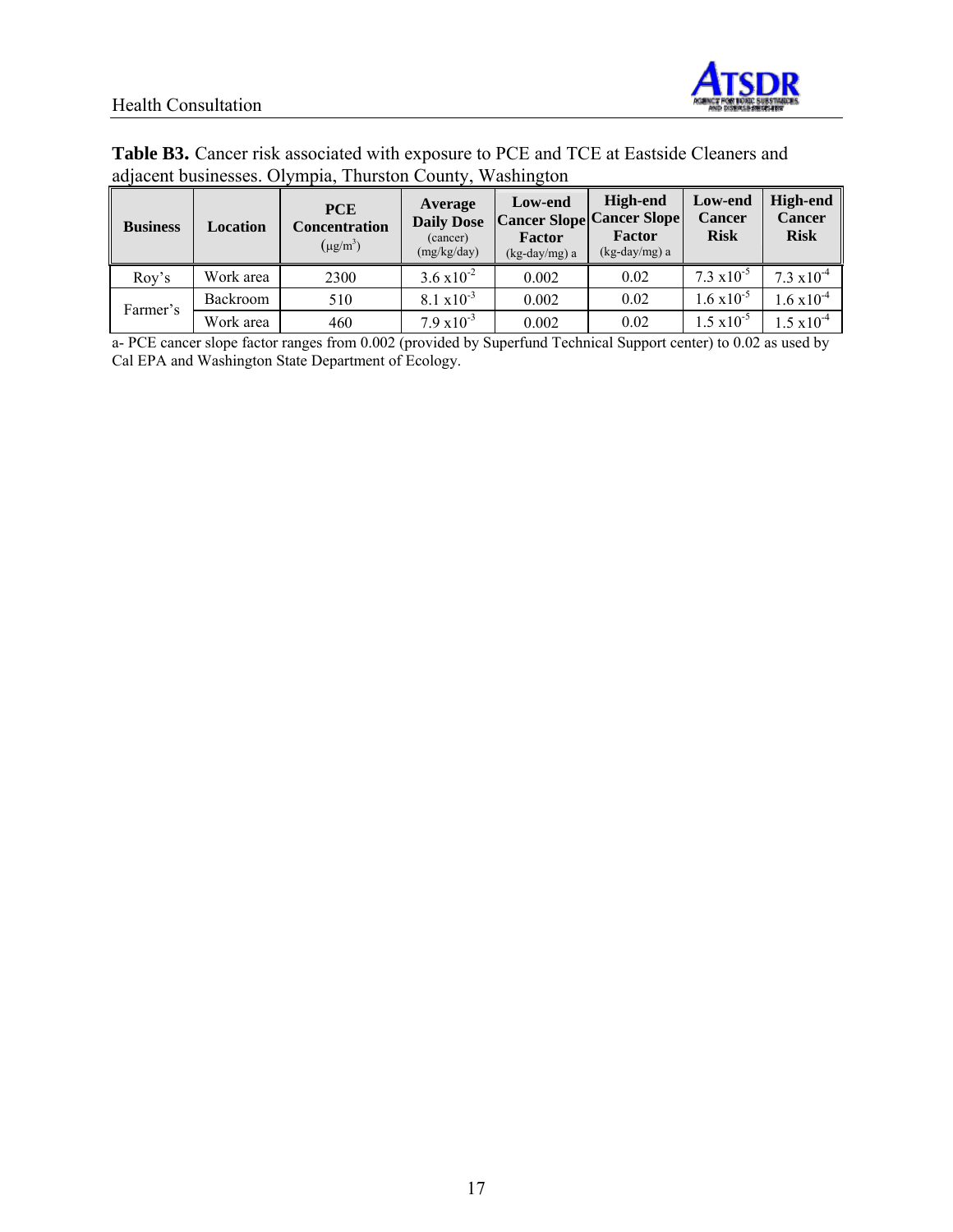

**Figure 1.** Eastside Laundry-Cleaners site location and demographics. Olympia, Thurston County, Washington.



## **EASTSIDE LAUNDRY Site No. 14214153**





#### 8/18/2004 1:55:43 PM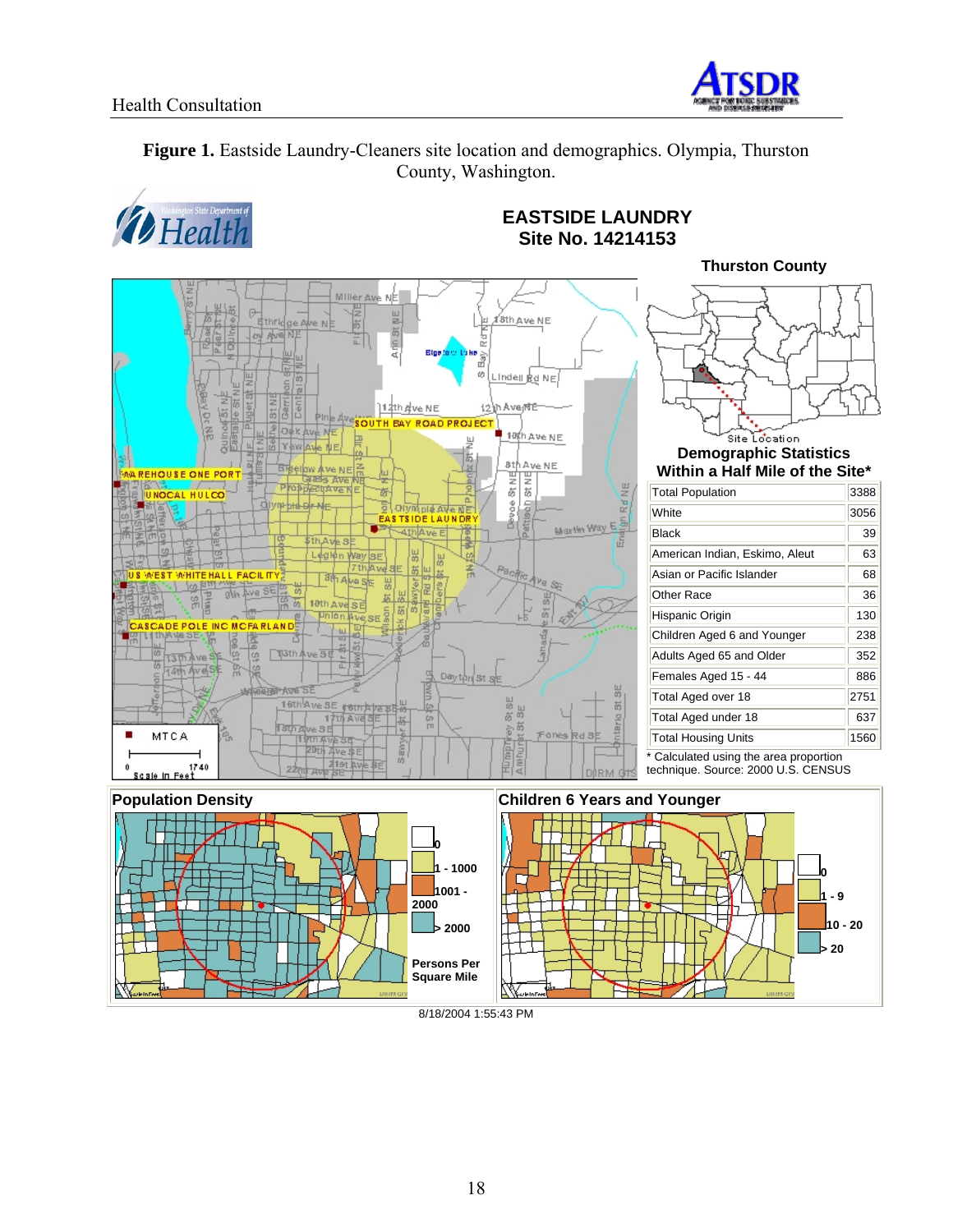

**Figure 2.** Layout of building that houses Eastside Laundry-Cleaners and adjacent businesses. Olympia, Thurston County, Washington.

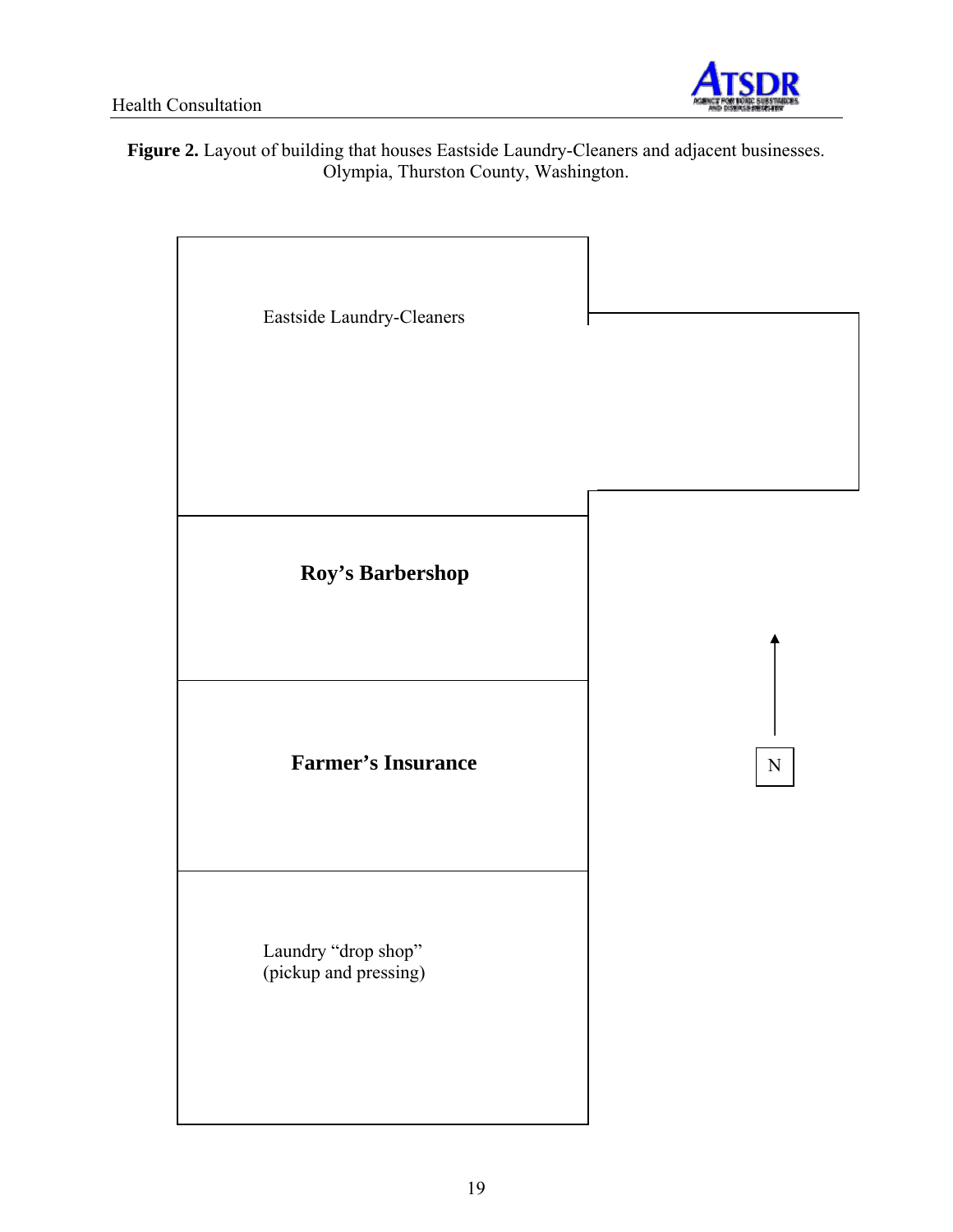

# **Certification**

The Washington State Department of Health prepared this Roy's Barbershop and Farmer' Insurance Health Consultation under a cooperative agreement with the Agency for Toxic Substances and Disease Registry (ATSDR). It was completed in accordance with approved methodology and procedures existing at the time the health consultation was initiated. Editorial review was completed by the Cooperative Agreement partner

> Robert B. Knowles Technical Project Officer, CAPEB, DHAC Agency for Toxic Substances & Disease Registry

\_\_\_\_\_\_\_\_\_\_\_\_\_\_\_\_\_\_\_\_\_\_\_\_\_\_\_\_\_\_\_\_\_\_\_\_\_\_\_\_\_\_\_\_

The Division of Health Assessment and Consultation, ATSDR, has reviewed this public health consultation and concurs with the findings.

> Alan W. Yarborough Team Leader, CAPEB, DHAC Agency for Toxic Substances & Disease Registry

\_\_\_\_\_\_\_\_\_\_\_\_\_\_\_\_\_\_\_\_\_\_\_\_\_\_\_\_\_\_\_\_\_\_\_\_\_\_\_\_\_\_\_\_